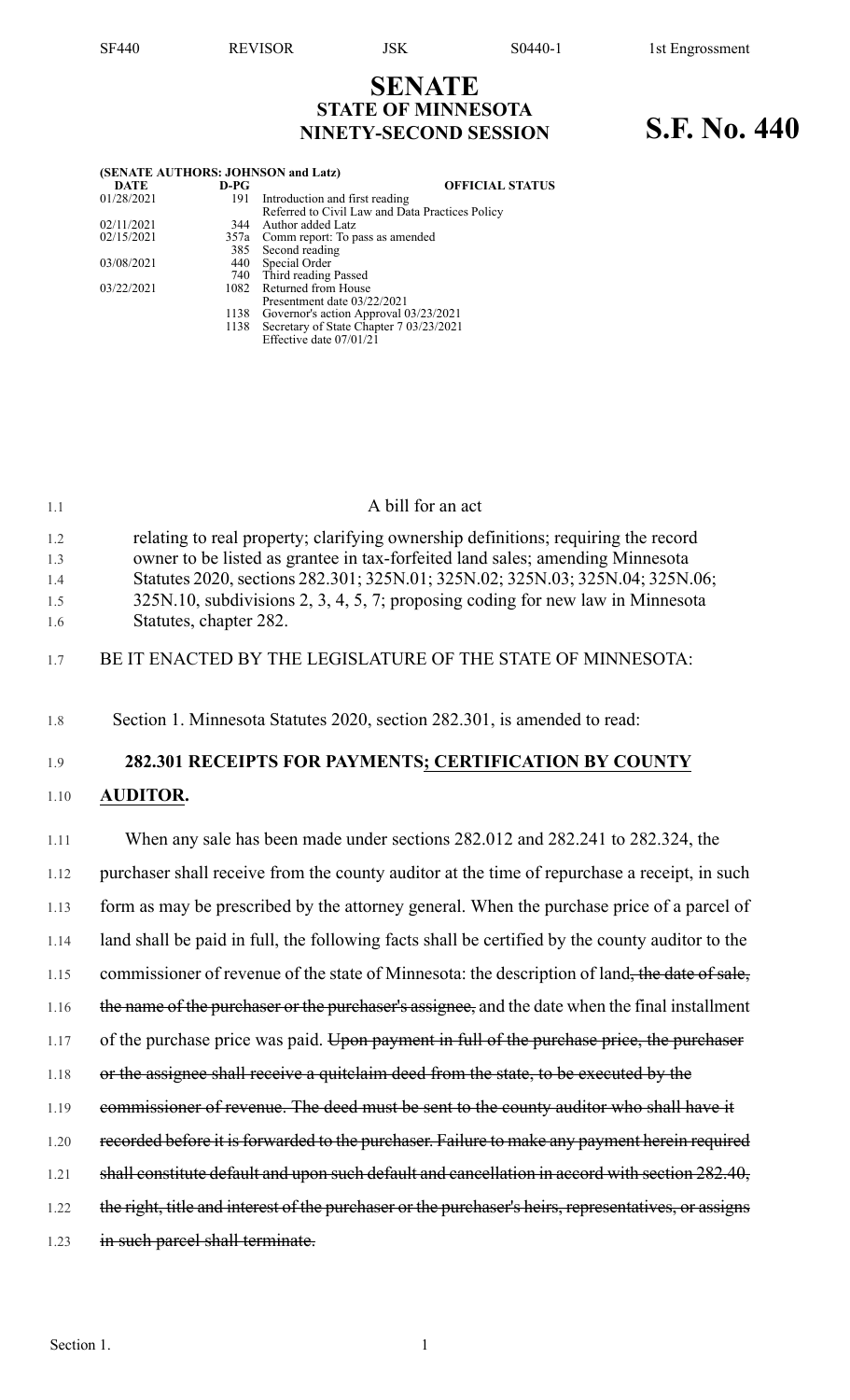|         | <b>SF440</b> | <b>REVISOR</b>                                  | <b>JSK</b> | S0440-1                                                                                         | 1st Engrossment |
|---------|--------------|-------------------------------------------------|------------|-------------------------------------------------------------------------------------------------|-----------------|
| 2.1     |              |                                                 |            | <b>EFFECTIVE DATE.</b> This section is effective July 1, 2021, and applies to repurchases       |                 |
| 2.2     |              | approved on or after that date.                 |            |                                                                                                 |                 |
|         |              |                                                 |            |                                                                                                 |                 |
| 2.3     |              |                                                 |            | Sec. 2. [282.302] CONVEYANCE OF DEED UPON CERTIFICATION.                                        |                 |
| 2.4     |              |                                                 |            | Subdivision 1. Conveyance to record owner. Except as provided in subdivision 2, upon            |                 |
| 2.5     |              |                                                 |            | receipt of the certification by the county auditor required under section 282.301, the          |                 |
| 2.6     |              |                                                 |            | commissioner of revenue must issue a quitclaim deed in the name of the state, as grantor,       |                 |
| 2.7     |              |                                                 |            | to the record owner of the property at the time of the expiration of the redemption period      |                 |
| $2.8\,$ |              | established under section 281.23.               |            |                                                                                                 |                 |
| 2.9     |              |                                                 |            | Subd. 2. Sales to personal representatives, heirs, or devisees. Notwithstanding                 |                 |
| 2.10    |              |                                                 |            | subdivision 1, the state deed must name the record owner's estate as grantee if a sale          |                 |
| 2.11    |              |                                                 |            | conducted under section 282.01 is made to a personal representative, heir, or devisee of the    |                 |
| 2.12    |              |                                                 |            | record owner, and the record owner is either deceased at the time of the expiration of          |                 |
| 2.13    |              |                                                 |            | redemption period established under section 281.23 or is deceased at the time the certification |                 |
| 2.14    |              |                                                 |            | of payment under section 282.301 is made. If the record owner's estate has not been opened      |                 |
| 2.15    |              |                                                 |            | in a probate court of this state at the time of execution of the state deed, the state deed to  |                 |
| 2.16    |              |                                                 |            | the record owner's estate is deemed an effective conveyance to the estate upon opening of       |                 |
| 2.17    | the estate.  |                                                 |            |                                                                                                 |                 |
| 2.18    |              |                                                 |            | <b>EFFECTIVE DATE.</b> This section is effective July 1, 2021, and applies to repurchases       |                 |
| 2.19    |              | approved on or after that date.                 |            |                                                                                                 |                 |
|         |              |                                                 |            |                                                                                                 |                 |
| 2.20    |              |                                                 |            | Sec. 3. [282.303] ASSIGNMENT OF INSTALLMENT CONTRACT.                                           |                 |
| 2.21    |              |                                                 |            | If the record owner at the time of the expiration of redemption assigns an installment          |                 |
| 2.22    |              |                                                 |            | contract used to repurchase, and the assignment was registered or recorded, the state deed      |                 |
| 2.23    |              | must name the assignee as the grantee.          |            |                                                                                                 |                 |
| 2.24    |              |                                                 |            | <b>EFFECTIVE DATE.</b> This section is effective July 1, 2021, and applies to repurchases       |                 |
| 2.25    |              | approved on or after that date.                 |            |                                                                                                 |                 |
|         |              |                                                 |            |                                                                                                 |                 |
| 2.26    |              | Sec. 4. [282.304] RECORDATION OF DEED; DEFAULT. |            |                                                                                                 |                 |
| 2.27    |              |                                                 |            | (a) The quitclaim deed issued under section 282.302 must be electronically recorded or          |                 |
| 2.28    |              |                                                 |            | sent to the county auditor who must have it recorded before it is forwarded to the grantee.     |                 |
| 2.29    |              |                                                 |            | Recording of the deed by the county auditor is deemed delivery to the grantee.                  |                 |
| 2.30    |              |                                                 |            | (b) Failure to make any payment required by this chapter will constitute default and            |                 |
| 2.31    |              |                                                 |            | upon such default, the sale will be subject to the cancellation provisions of section 282.40.   |                 |
|         |              |                                                 |            |                                                                                                 |                 |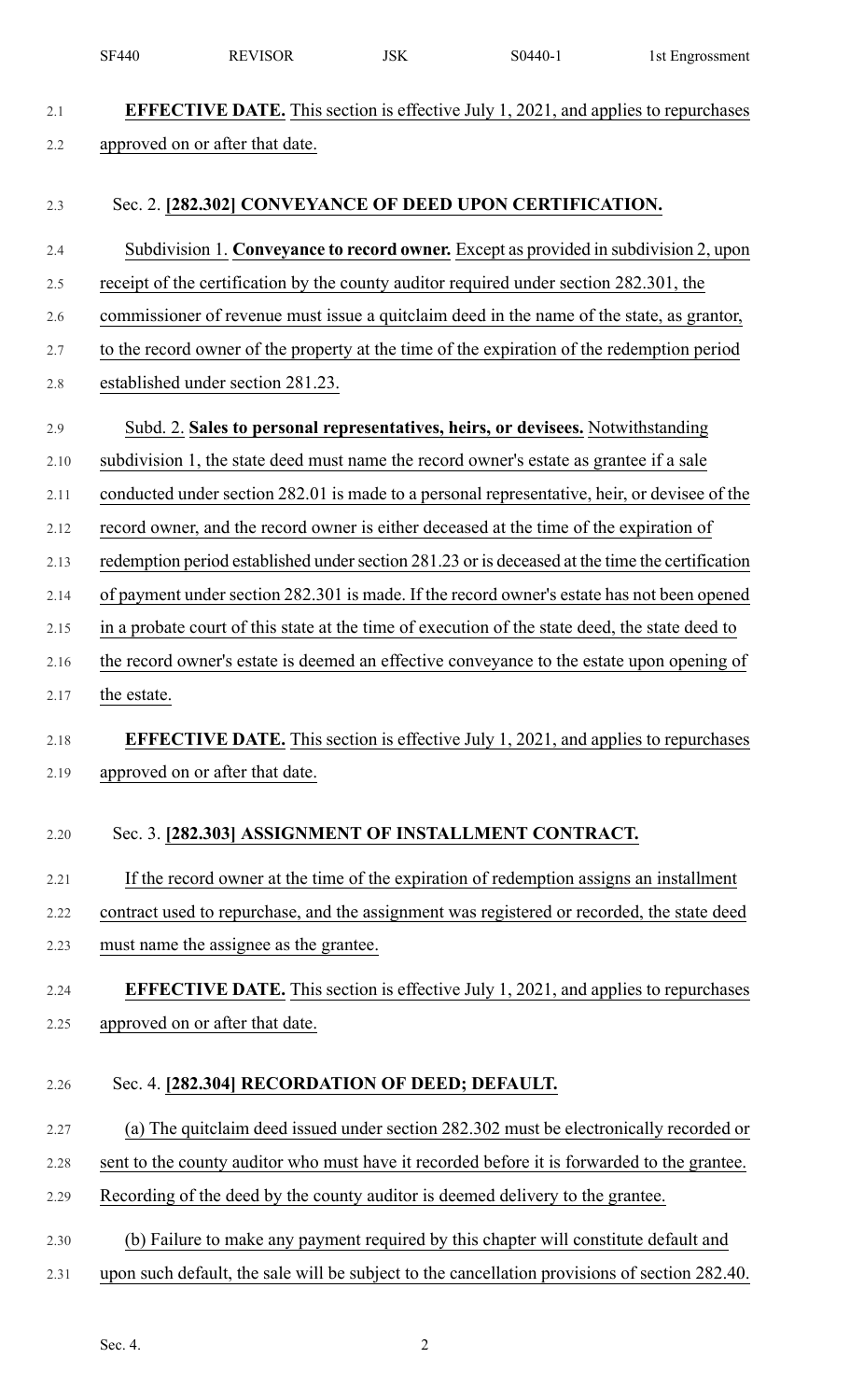|      | <b>SF440</b>                                                                               | <b>REVISOR</b>                                            | <b>JSK</b> | S0440-1                                                                                       | 1st Engrossment |  |  |  |
|------|--------------------------------------------------------------------------------------------|-----------------------------------------------------------|------------|-----------------------------------------------------------------------------------------------|-----------------|--|--|--|
| 3.1  |                                                                                            |                                                           |            | <b>EFFECTIVE DATE.</b> This section is effective July 1, 2021, and applies to repurchases     |                 |  |  |  |
| 3.2  |                                                                                            | approved on or after that date.                           |            |                                                                                               |                 |  |  |  |
|      |                                                                                            |                                                           |            |                                                                                               |                 |  |  |  |
| 3.3  |                                                                                            |                                                           |            | Sec. 5. Minnesota Statutes 2020, section 325N.01, is amended to read:                         |                 |  |  |  |
| 3.4  |                                                                                            | 325N.01 DEFINITIONS.                                      |            |                                                                                               |                 |  |  |  |
| 3.5  |                                                                                            |                                                           |            | The definitions in paragraphs (a) to (h) apply to sections 325N.01 to 325N.09.                |                 |  |  |  |
| 3.6  | (a) "Foreclosure consultant" "Solicitor" means any person who, directly or indirectly,     |                                                           |            |                                                                                               |                 |  |  |  |
| 3.7  |                                                                                            |                                                           |            | makes any solicitation, representation, or offer to any owner to perform for compensation     |                 |  |  |  |
| 3.8  |                                                                                            |                                                           |            | or who, for compensation, performs any service which the person in any manner represents      |                 |  |  |  |
| 3.9  |                                                                                            | will in any manner do any of the following:               |            |                                                                                               |                 |  |  |  |
| 3.10 | (1) stop or postpone the a foreclosure sale, a tax forfeiture sale, or a contract for deed |                                                           |            |                                                                                               |                 |  |  |  |
| 3.11 | termination;                                                                               |                                                           |            |                                                                                               |                 |  |  |  |
| 3.12 |                                                                                            |                                                           |            | (2) obtain any forbearance from any beneficiary, local unit of government, association        |                 |  |  |  |
| 3.13 |                                                                                            |                                                           |            | of apartment owners, contract for deed seller, or mortgagee regarding:                        |                 |  |  |  |
| 3.14 | $(i)$ taxes;                                                                               |                                                           |            |                                                                                               |                 |  |  |  |
| 3.15 |                                                                                            | (ii) dues owed to an association of apartment owners; or  |            |                                                                                               |                 |  |  |  |
| 3.16 |                                                                                            | (iii) contract for deed, mortgage, or any other payments; |            |                                                                                               |                 |  |  |  |
| 3.17 |                                                                                            | $(3)$ assist the owner to:                                |            |                                                                                               |                 |  |  |  |
| 3.18 |                                                                                            |                                                           |            | (i) exercise the right of reinstatement provided in section 580.30 or the right of redemption |                 |  |  |  |
| 3.19 | provided in section 580.25;                                                                |                                                           |            |                                                                                               |                 |  |  |  |
| 3.20 |                                                                                            |                                                           |            | (ii) exercise the right of redemption under chapter 281 or the right to repurchase under      |                 |  |  |  |
| 3.21 |                                                                                            | sections 282.241 to 282.324;                              |            |                                                                                               |                 |  |  |  |
| 3.22 |                                                                                            |                                                           |            | (iii) cure a default that has resulted in a termination notice issued under section 559.21,   |                 |  |  |  |
| 3.23 | subdivision 2a; or                                                                         |                                                           |            |                                                                                               |                 |  |  |  |
| 3.24 |                                                                                            |                                                           |            | (iv) cure a default that resulted in a lien secured by a common interest community or a       |                 |  |  |  |
| 3.25 | master association;                                                                        |                                                           |            |                                                                                               |                 |  |  |  |
| 3.26 |                                                                                            |                                                           |            | (4) obtain any extension of the period within which the owner may reinstate the owner's       |                 |  |  |  |
| 3.27 | obligation;                                                                                |                                                           |            |                                                                                               |                 |  |  |  |
| 3.28 |                                                                                            |                                                           |            | (5) obtain any waiver of an acceleration clause contained in any promissory note or           |                 |  |  |  |
| 3.29 |                                                                                            |                                                           |            | contract secured by a mortgage on a residence in foreclosure or contained in the mortgage;    |                 |  |  |  |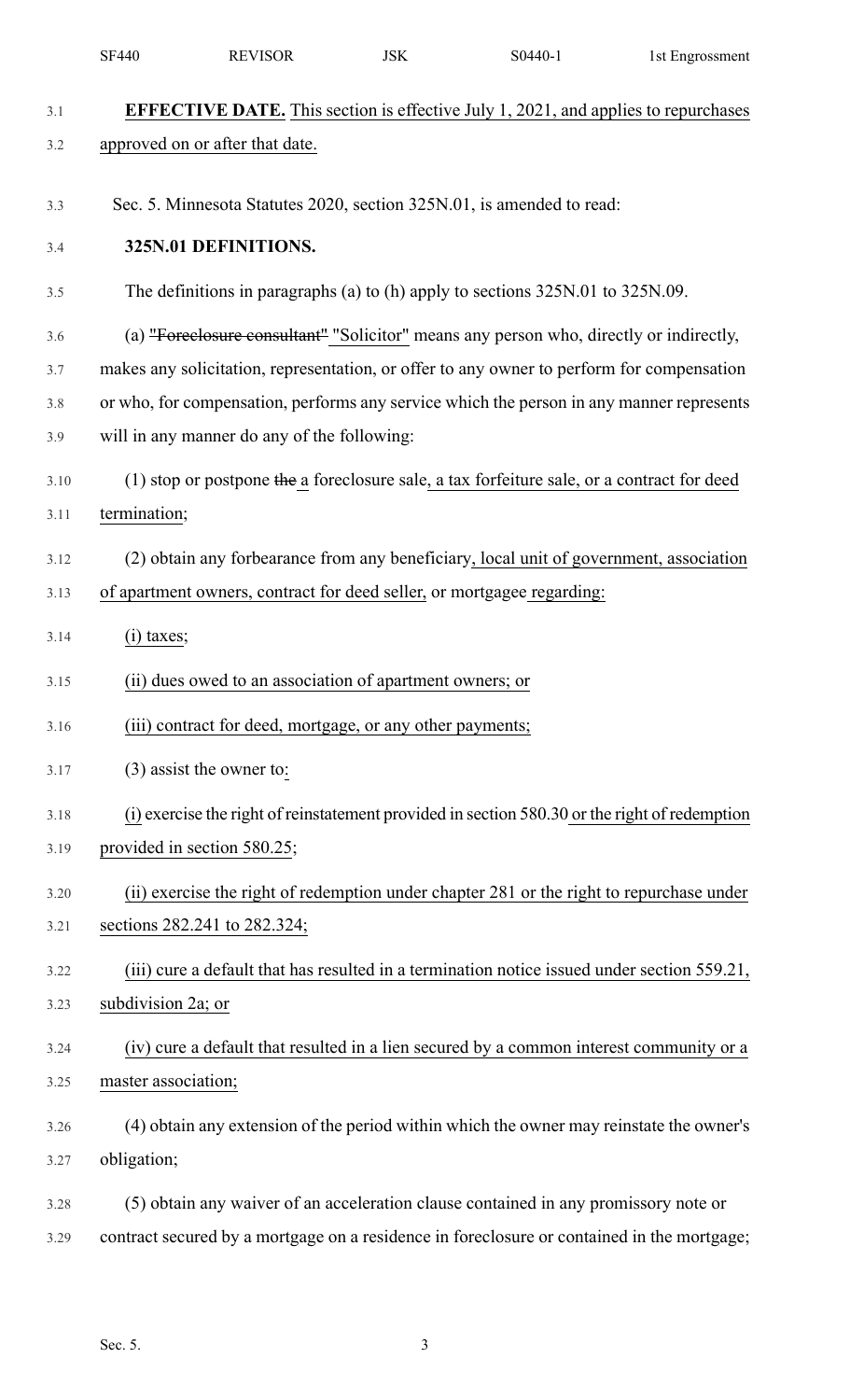|      | <b>SF440</b>            | <b>REVISOR</b>                                                                                        | <b>JSK</b> | S0440-1 | 1st Engrossment |
|------|-------------------------|-------------------------------------------------------------------------------------------------------|------------|---------|-----------------|
| 4.1  |                         | $(6)$ assist the owner in foreclosure, tax forfeiture, or loan default on a loan, contract for        |            |         |                 |
| 4.2  |                         | deed payments, or dues owed to an association of apartment owners, to obtain a loan or                |            |         |                 |
| 4.3  | advance of funds;       |                                                                                                       |            |         |                 |
| 4.4  |                         | (7) avoid or ameliorate the impairment of the owner's credit resulting from the recording             |            |         |                 |
| 4.5  |                         | of a notice of default on taxes or any debt secured by the covered residence or the conduct           |            |         |                 |
| 4.6  |                         | of a foreclosure or tax forfeiture sale;                                                              |            |         |                 |
| 4.7  |                         | (8) save the owner's residence from foreclosure, tax forfeiture, or contract for deed                 |            |         |                 |
| 4.8  | termination; or         |                                                                                                       |            |         |                 |
| 4.9  |                         | (9) negotiate or modify the terms or conditions of an existing residential mortgage loan,             |            |         |                 |
| 4.10 |                         | a repayment agreement on taxes owed, a repurchase agreement of tax-forfeited real property,           |            |         |                 |
| 4.11 | or a contract for deed. |                                                                                                       |            |         |                 |
| 4.12 |                         | (b) A forcelosure consultant solicitor does not include any of the following:                         |            |         |                 |
| 4.13 |                         | (1) a person licensed to practice law in this state when the person renders service in the            |            |         |                 |
| 4.14 |                         | course of the person's practice as an attorney-at-law;                                                |            |         |                 |
| 4.15 |                         | (2) a person licensed as a debt management services provider under chapter 332A, when                 |            |         |                 |
| 4.16 |                         | the person is acting as a debt management services provider as defined in that chapter;               |            |         |                 |
| 4.17 |                         | (3) a person licensed as a real estate broker or salesperson under chapter 82 when the                |            |         |                 |
| 4.18 |                         | person engages in acts whose performance requires licensure under that chapter unless the             |            |         |                 |
| 4.19 |                         | person is engaged in offering services designed to, or purportedly designed to, enable the            |            |         |                 |
| 4.20 |                         | owner to retain possession of the covered residence in foreclosure;                                   |            |         |                 |
| 4.21 |                         | (4) a person licensed as an accountant under chapter 326A when the person is acting in                |            |         |                 |
| 4.22 |                         | any capacity for which the person is licensed under those provisions;                                 |            |         |                 |
| 4.23 |                         | (5) a person or the person's authorized agent acting under the express authority or written           |            |         |                 |
| 4.24 |                         | approval of the Department of Housing and Urban Development or other department or                    |            |         |                 |
| 4.25 |                         | agency of the United States or this state to provide services;                                        |            |         |                 |
| 4.26 |                         | (6) a person who holds or is owed an obligation secured by a lien on any covered                      |            |         |                 |
| 4.27 |                         | residence in forcelosure when the person performs services in connection with this obligation         |            |         |                 |
| 4.28 |                         | or lien if the obligation or lien did not arise as the result of or as part of a proposed foreclosure |            |         |                 |
| 4.29 | property reconveyance;  |                                                                                                       |            |         |                 |
| 4.30 |                         | (7) any person or entity doing business under any law of this state, or of the United States          |            |         |                 |
| 4.31 |                         | relating to banks, trust companies, savings and loan associations, industrial loan and thrift         |            |         |                 |
| 4.32 |                         | companies, regulated lenders, credit unions, insurance companies, or a mortgagee which is             |            |         |                 |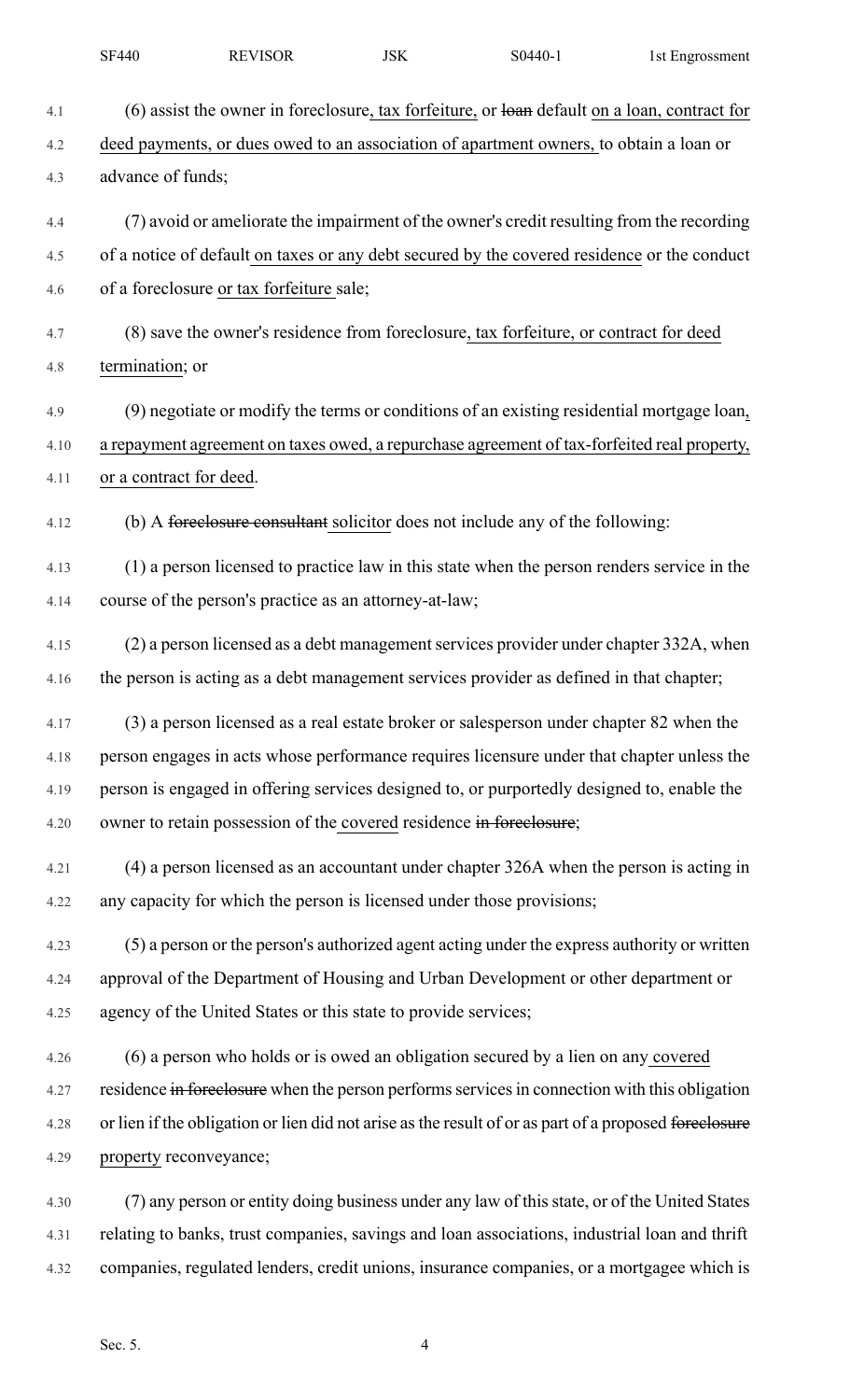5.1 a United States Department of Housing and Urban Development approved mortgagee and 5.2 any subsidiary or affiliate of these persons or entities, and any agent or employee of these 5.3 persons or entities while engaged in the business of these persons or entities;

5.4 (8) a person licensed as a residential mortgage originator or servicer pursuant to chapter 5.5 58, when acting under the authority of that license, except that the provisions of sections 5.6 325N.01 to 325N.06, 325N.08, and 325N.09 shall apply to any person operating under a 5.7 mortgage originator license who negotiates or offers to negotiate the terms or conditions of 5.8 an existing residential mortgage loan;

5.9 (9) a nonprofit agency or organization that has tax-exempt status under section  $501(c)(3)$ 5.10 of the Internal Revenue Code that offers counseling or advice to an owner of a home in 5.11 foreclosure or loan default if they do not contract for services with for-profit lenders or 5.12 foreclosure equity purchasers, except that they shall comply with the provisions of section 5.13 325N.04, clause (1);

5.14 (10) a judgment creditor of the owner, to the extent that the judgment creditor's claim 5.15 accrued prior to the personal service of the foreclosure notice required by section 580.03, 5.16 but excluding a person who purchased the claim after such personal service; and

5.17 (11) a foreclosure an equity purchaser as defined in section 325N.10; and

5.18 (12) any common interest community association or master association that holds or is 5.19 owed an obligation secured by a lien on any residence in foreclosure and any employee or 5.20 agent of either while performing services within the scope of the employment or agency.

5.21 (c) "Foreclosure "Property reconveyance" means a transaction involving:

5.22 (1) the transfer of title to real property by a foreclosed homeowner during a foreclosure 5.23 proceeding, either by transfer of interest from the foreclosed homeowner or by creation of 5.24 a mortgage or other lien or encumbrance during the foreclosure process an owner, either 5.25 by transfer of interest from the owner or by creation of a mortgage or other lien or 5.26 encumbrance that allows the acquirer to obtain title to the property by redeeming the property

- 5.27 as a junior lienholder or by other legal process, prior to the expiration of:
- 5.28 (i) the right of reinstatement provided in section 580.30 or the right of redemption of a 5.29 property provided in section 580.25;
- 5.30 (ii) the right of redemption under chapter 281 or the right to repurchase under sections 5.31 282.241 to 282.324;
- 5.32 (iii) the period to cure a default that has resulted in a termination notice issued under 5.33 section 559.21, subdivision 2a; or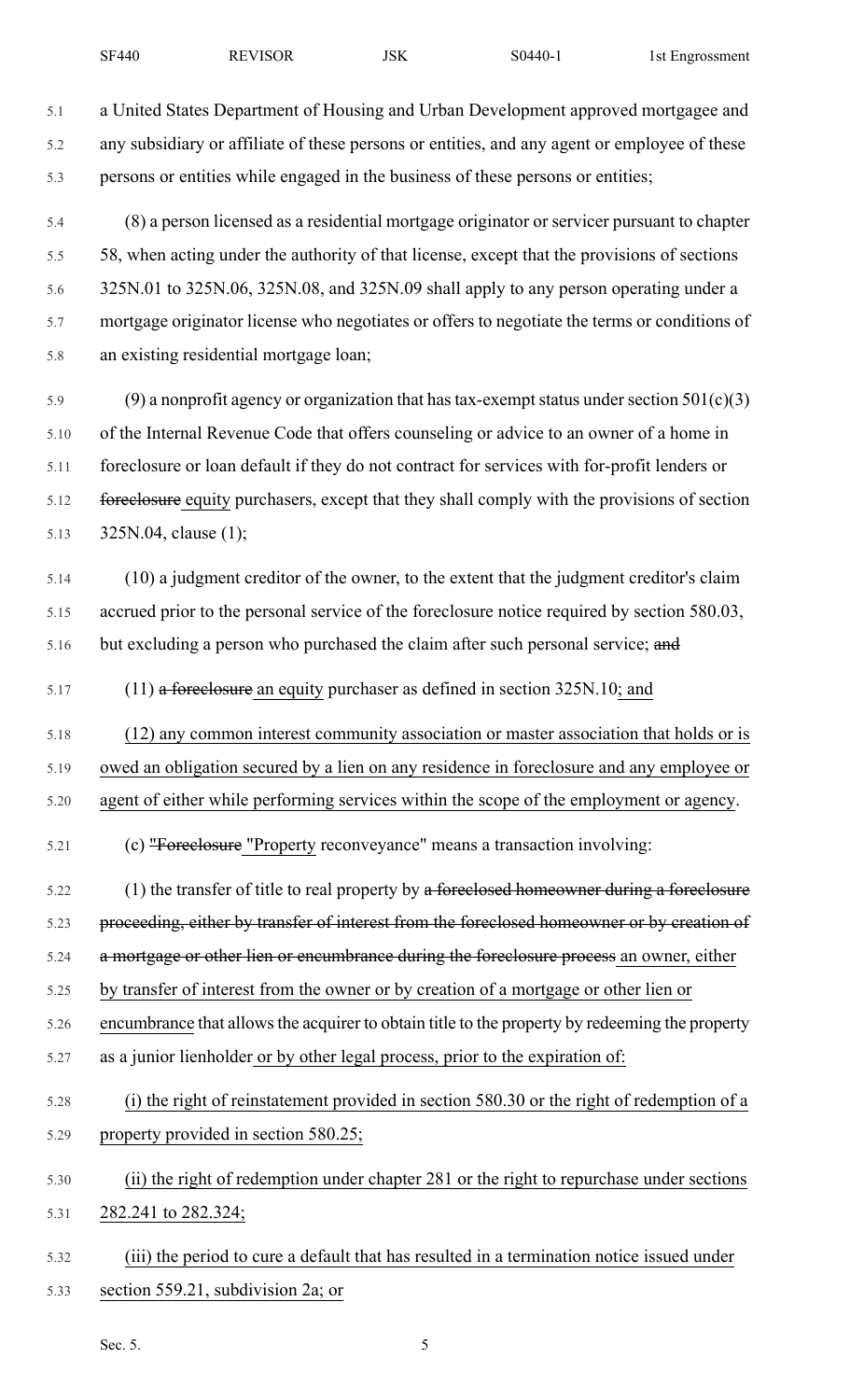|      | <b>SF440</b>  | <b>REVISOR</b>                                                      | <b>JSK</b> | S0440-1                                                                                          | 1st Engrossment |
|------|---------------|---------------------------------------------------------------------|------------|--------------------------------------------------------------------------------------------------|-----------------|
| 6.1  |               |                                                                     |            | (iv) the period to cure a default that resulted in a lien assessed by a common interest          |                 |
| 6.2  |               | community or a master association; and                              |            |                                                                                                  |                 |
| 6.3  |               |                                                                     |            | (2) the subsequent conveyance, or promise of a subsequent conveyance, of an interest             |                 |
| 6.4  |               |                                                                     |            | back to the foreclosed homeowner owner by the acquirer or a person acting in participation       |                 |
| 6.5  |               |                                                                     |            | with the acquirer that allows the foreclosed homeowner owner to possess either the covered       |                 |
| 6.6  |               |                                                                     |            | residence in foreclosure or any other real property, which interest includes, but is not limited |                 |
| 6.7  |               |                                                                     |            | to, an interest in a contract for deed, purchase agreement, option to purchase, or lease.        |                 |
| 6.8  |               |                                                                     |            | (d) "Person" means any individual, partnership, corporation, limited liability company,          |                 |
| 6.9  |               | association, or other group, however organized.                     |            |                                                                                                  |                 |
| 6.10 |               |                                                                     |            | (e) "Service" means and includes, but is not limited to, any of the following:                   |                 |
| 6.11 |               | (1) debt, budget, or financial counseling of any type;              |            |                                                                                                  |                 |
| 6.12 |               |                                                                     |            | (2) receiving money for the purpose of distributing it to creditors, vendors, or association     |                 |
| 6.13 |               |                                                                     |            | of apartment owners in payment or partial payment of any obligation secured by a lien on         |                 |
| 6.14 |               | a covered residence in foreclosure;                                 |            |                                                                                                  |                 |
| 6.15 |               |                                                                     |            | (3) contacting creditors, vendors, association of apartment owners, or servicers to              |                 |
| 6.16 |               |                                                                     |            | negotiate or offer to negotiate the terms or conditions of an existing residential mortgage      |                 |
| 6.17 |               |                                                                     |            | loan, a tax forfeiture redemption or repurchase agreement, or a contract for deed;               |                 |
| 6.18 |               |                                                                     |            | (4) arranging or attempting to arrange for an extension of the period within which the           |                 |
| 6.19 |               | owner of a covered residence in foreclosure may:                    |            |                                                                                                  |                 |
| 6.20 |               |                                                                     |            | (i) cure the owner's default and reinstate the owner's obligation pursuant to section            |                 |
| 6.21 | 580.30;       |                                                                     |            |                                                                                                  |                 |
| 6.22 |               | (ii) cure the owner's property tax default and redeem the property; |            |                                                                                                  |                 |
| 6.23 |               |                                                                     |            | (iii) cure the owner's default on dues owed to an association of apartment owners and            |                 |
| 6.24 |               |                                                                     |            | release the common interest community or master association's lien; or                           |                 |
| 6.25 |               |                                                                     |            | (iv) cure the default on a contract for deed and void the purchaser's ability to terminate       |                 |
| 6.26 | the contract; |                                                                     |            |                                                                                                  |                 |
| 6.27 |               |                                                                     |            | (5) arranging or attempting to arrange for any delay or postponement of the time of sale         |                 |
| 6.28 |               | of the covered residence in foreclosure;                            |            |                                                                                                  |                 |
| 6.29 |               |                                                                     |            | (6) advising the filing of any document or assisting in any manner in the preparation of         |                 |
| 6.30 |               | any document for filing with any bankruptcy court; or               |            |                                                                                                  |                 |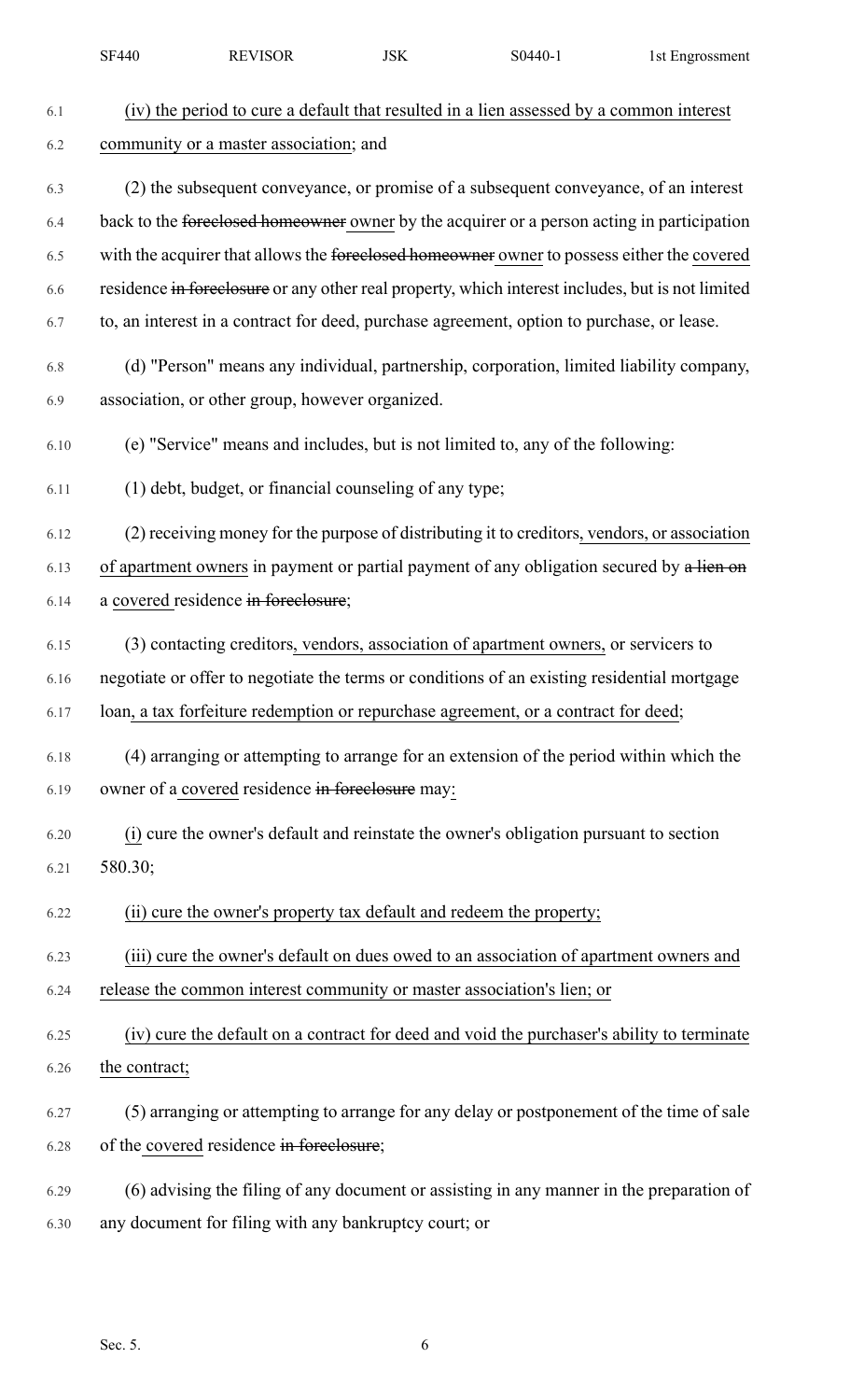7.1 (7) giving any advice, explanation, or instruction to an owner of a covered residence  $\frac{1}{2}$ 7.2 foreclosure, which in any manner relates to the cure of a default in or the reinstatement of 7.3 an obligation secured by a lien on the covered residence in foreclosure, the full satisfaction 7.4 of that obligation, or the postponement or avoidance of a sale of a covered residence in 7.5 foreclosure, pursuant to a power of sale contained in any mortgage.

7.6 (f) "Residence in foreclosure" "Covered residence" means residential real property 7.7 consisting of one to four family dwelling units, one of which the owner occupies as the 7.8 owner's principal place of residence, or real property that is principally used for farming, 7.9 as defined in section 500.24, subdivision 2, whether or not parcels are contiguous, so long 7.10 as the owner occupies one of the parcels as the owner's principal place of residence, where 7.11 there is a delinquency or default on any loan payment or debt secured by or attached to the 7.12 residential real property including, but not limited to, contract for deed payments where 7.13 there is a delinquency or default on any loan, tax, or contract for deed payment, association 7.14 of apartment owner or master association dues, or other debt secured by or attached to the 7.15 residential real property that: 7.16 (i) consists of one to four family dwelling units, one of which the owner occupies as the 7.17 owner's principal place of residence; 7.18 (ii) is an apartment, as that term is defined in section 515.02, subdivision 2; 7.19 (iii) is the subject of a contract for deed; or 7.20 (iv) is real property that is principally used for farming, as defined in section 500.24,

7.21 subdivision 2, whether or not parcels are contiguous, so long as the owner occupies one of 7.22 the parcels as the owner's principal place of residence.

- $7.23$  (g) "Owner" means the record owner of the residential real property in foreclosure a 7.24 covered residence. For the purposes of this chapter, if the residence in foreclosure is subject 7.25 to a mortgage foreclosure, an owner is the record owner at the time the notice of pendency 7.26 was recorded, or the summons and complaint served.
- 7.27 (h) "Contract" means any agreement, or any term in any agreement, between a foreclosure 7.28 eonsultant solicitor and an owner for the rendition of any service as defined in paragraph 7.29 (e).
- 7.30 (i) "Association of apartment owners" has the meaning given in section 515.02, 7.31 subdivision 5.
- 7.32 (j) "Common interest community" has the meaning given in section 515B.1-103, clause 7.33 (10).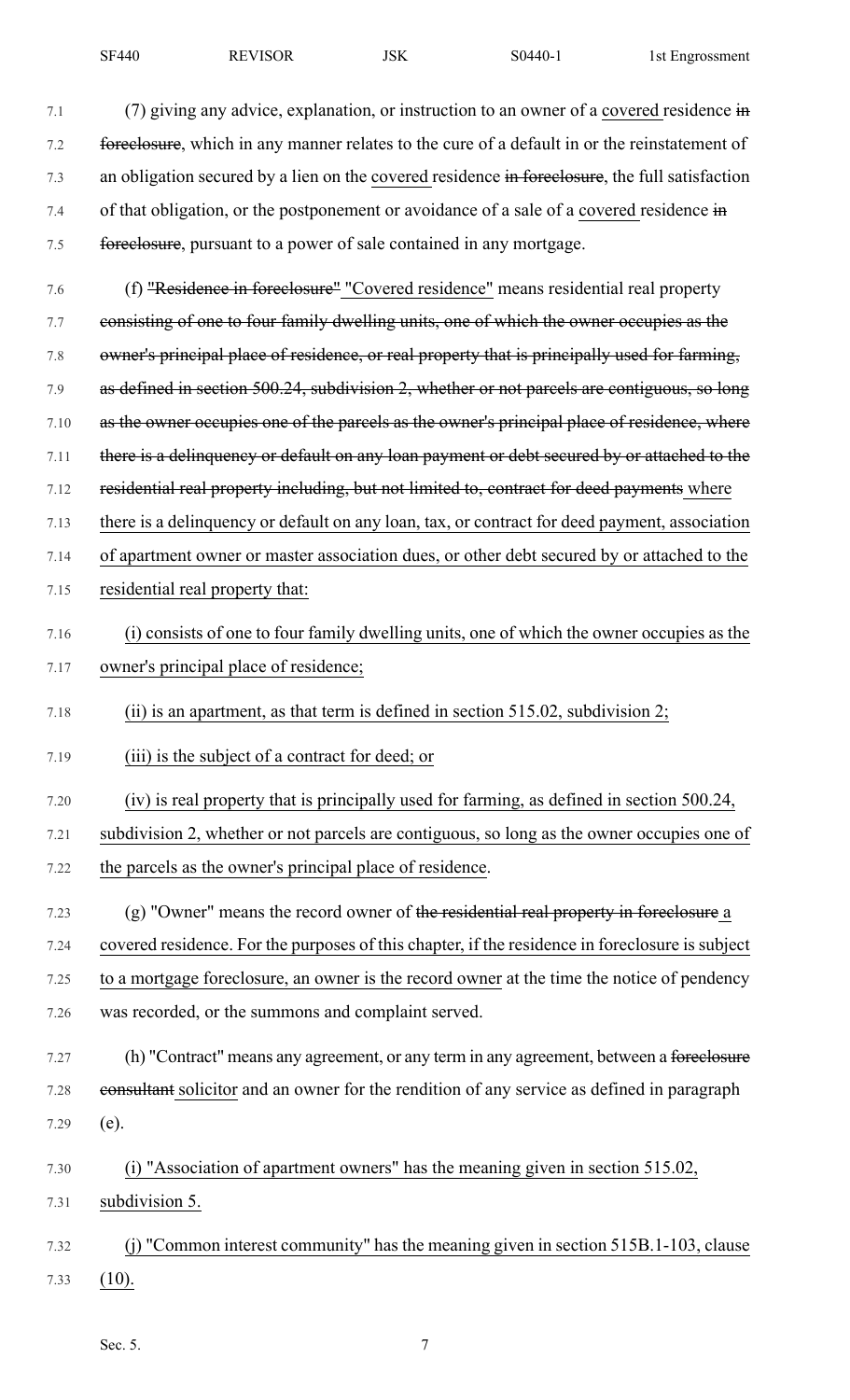|              | <b>SF440</b>                                                                          | <b>REVISOR</b> | <b>JSK</b>                                                     | $S0440-1$                                                                                     | 1st Engrossment |  |  |  |
|--------------|---------------------------------------------------------------------------------------|----------------|----------------------------------------------------------------|-----------------------------------------------------------------------------------------------|-----------------|--|--|--|
| 8.1          |                                                                                       |                |                                                                | (k) "Master association" has the meaning given in section $515B.1-103$ , clause (21).         |                 |  |  |  |
| 8.2          |                                                                                       |                | <b>EFFECTIVE DATE.</b> This section is effective July 1, 2021. |                                                                                               |                 |  |  |  |
| 8.3          |                                                                                       |                |                                                                | Sec. 6. Minnesota Statutes 2020, section 325N.02, is amended to read:                         |                 |  |  |  |
| 8.4          |                                                                                       |                |                                                                | 325N.02 RESCISSION OF FORECLOSURE CONSULTANT SOLICITOR                                        |                 |  |  |  |
| 8.5          | <b>CONTRACT.</b>                                                                      |                |                                                                |                                                                                               |                 |  |  |  |
| 8.6          |                                                                                       |                |                                                                | (a) In addition to any other right under law to rescind a contract, an owner has the right    |                 |  |  |  |
| 8.7          |                                                                                       |                |                                                                | to cancel such a solicitor contract until midnight of the third business day after the day on |                 |  |  |  |
| $8.8\,$      | which the owner signs a contract which complies with section 325N.03.                 |                |                                                                |                                                                                               |                 |  |  |  |
| 8.9          | (b) Cancellation occurs when the owner gives written notice of cancellation to the    |                |                                                                |                                                                                               |                 |  |  |  |
| 8.10         |                                                                                       |                |                                                                | foreclosure consultant solicitor at the address specified in the contract.                    |                 |  |  |  |
| 8.11         | (c) Notice of cancellation, if given by mail, is effective when deposited in the mail |                |                                                                |                                                                                               |                 |  |  |  |
| 8.12         | properly addressed with postage prepaid.                                              |                |                                                                |                                                                                               |                 |  |  |  |
| 8.13         | (d) Notice of cancellation given by the owner need not take the particular form as    |                |                                                                |                                                                                               |                 |  |  |  |
| 8.14         |                                                                                       |                |                                                                | provided with the contract and, however expressed, is effective if it indicates the intention |                 |  |  |  |
| 8.15         | of the owner not to be bound by the contract.                                         |                |                                                                |                                                                                               |                 |  |  |  |
| 8.16         |                                                                                       |                |                                                                | <b>EFFECTIVE DATE.</b> This section is effective July 1, 2021, and applies to contracts       |                 |  |  |  |
| 8.17         | executed on or after that date.                                                       |                |                                                                |                                                                                               |                 |  |  |  |
| 8.18         |                                                                                       |                |                                                                | Sec. 7. Minnesota Statutes 2020, section 325N.03, is amended to read:                         |                 |  |  |  |
| 8.19         | 325N.03 CONTRACT.                                                                     |                |                                                                |                                                                                               |                 |  |  |  |
| 8.20         |                                                                                       |                |                                                                | (a) Every contract must be in writing and must fully disclose the exact nature of the         |                 |  |  |  |
| 8.21         |                                                                                       |                |                                                                | foreelosure consultant's solicitor's services and the total amount and terms of compensation. |                 |  |  |  |
| 8.22         |                                                                                       |                |                                                                | (b) The following notice, printed in at least 14-point boldface type and completed with       |                 |  |  |  |
| 8.23         |                                                                                       |                |                                                                | the name of the foreclosure consultant solicitor, must be printed immediately above the       |                 |  |  |  |
| 8.24         | statement required by paragraph (c):                                                  |                |                                                                |                                                                                               |                 |  |  |  |
| 8.25         |                                                                                       |                |                                                                | "NOTICE REQUIRED BY MINNESOTA LAW                                                             |                 |  |  |  |
| 8.26<br>8.27 |                                                                                       | her CANNOT:    |                                                                |                                                                                               |                 |  |  |  |
| 8.28         |                                                                                       |                |                                                                | (1) Take any money from you or ask you for money                                              |                 |  |  |  |
| 8.29<br>8.30 |                                                                                       |                |                                                                | doing everything he or she said he or she would do; and                                       |                 |  |  |  |
| 8.31<br>8.32 |                                                                                       | or deed."      |                                                                | (2) Ask you to sign or have you sign any lien, mortgage,                                      |                 |  |  |  |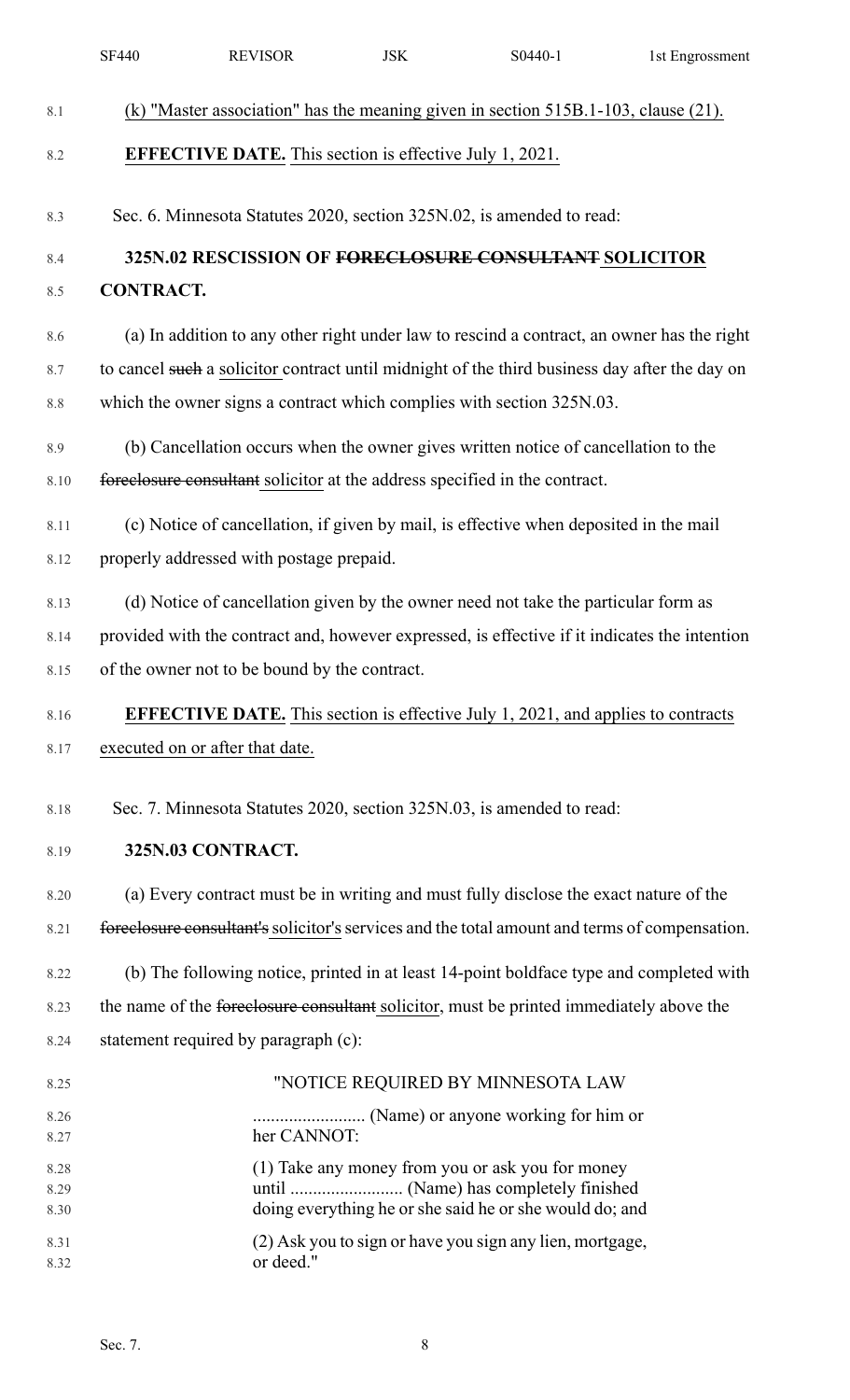9.1 (c) The contract must be written in the same language as principally used by the 9.2 foreclosure consultant solicitor to describe his or her services or to negotiate the contract, 9.3 must be dated and signed by the owner, and must contain in immediate proximity to the 9.4 space reserved for the owner's signature a conspicuous statement in a size equal to at least 9.5 10-point boldface type, as follows:

9.6 "You, the owner, may cancel this transaction at any time prior to midnight of the third 9.7 business day after the date of this transaction. See the attached notice of cancellation 9.8 form for an explanation of this right."

9.9 (d) The notice of cancellation must contain, and the contract must contain on the first 9.10 page, in a type size no smaller than that generally used in the body of the document, each 9.11 of the following:

9.12 (1) the name and physical address of the foreclosure consultant solicitor to which the 9.13 notice of cancellation is to be mailed or otherwise delivered. A post office box does not 9.14 constitute a physical address. A post office box may be designated for delivery by mail only 9.15 if it is accompanied by a physical address at which the notice could be delivered by a method 9.16 other than mail. An e-mail address may be included, in addition to the physical address; 9.17 and

9.18 (2) the date the owner signed the contract.

9.19 (e) Cancellation occurs when the <del>foreclosed homeowner</del> owner delivers, by any means, 9.20 written notice of cancellation to the address specified in the contract. If cancellation is 9.21 mailed, delivery is effective upon mailing. If e-mailed, cancellation is effective upon 9.22 transmission. The contract must be accompanied by a completed form in duplicate, captioned 9.23 "notice of cancellation," which must be attached to the contract, must be easily detachable, 9.24 and must contain in at least 10-point type the following statement written in the same 9.25 language as used in the contract:

| 9.26 | "NOTICE OF CANCELLATION                                        |  |  |  |  |
|------|----------------------------------------------------------------|--|--|--|--|
| 9.27 |                                                                |  |  |  |  |
| 9.28 | (Enter date of transaction) (Date)                             |  |  |  |  |
| 9.29 | You may cancel this transaction, without any penalty           |  |  |  |  |
| 9.30 | or obligation, within three business days from the above       |  |  |  |  |
| 9.31 | date.                                                          |  |  |  |  |
| 9.32 | To cancel this transaction, you may use any of the             |  |  |  |  |
| 9.33 | following methods: (1) mail or otherwise deliver a             |  |  |  |  |
| 9.34 | signed and dated copy of this cancellation notice, or any      |  |  |  |  |
| 9.35 | other written notice of cancellation; or $(2)$ e-mail a notice |  |  |  |  |
| 9.36 | of cancellation                                                |  |  |  |  |
| 9.37 | tο                                                             |  |  |  |  |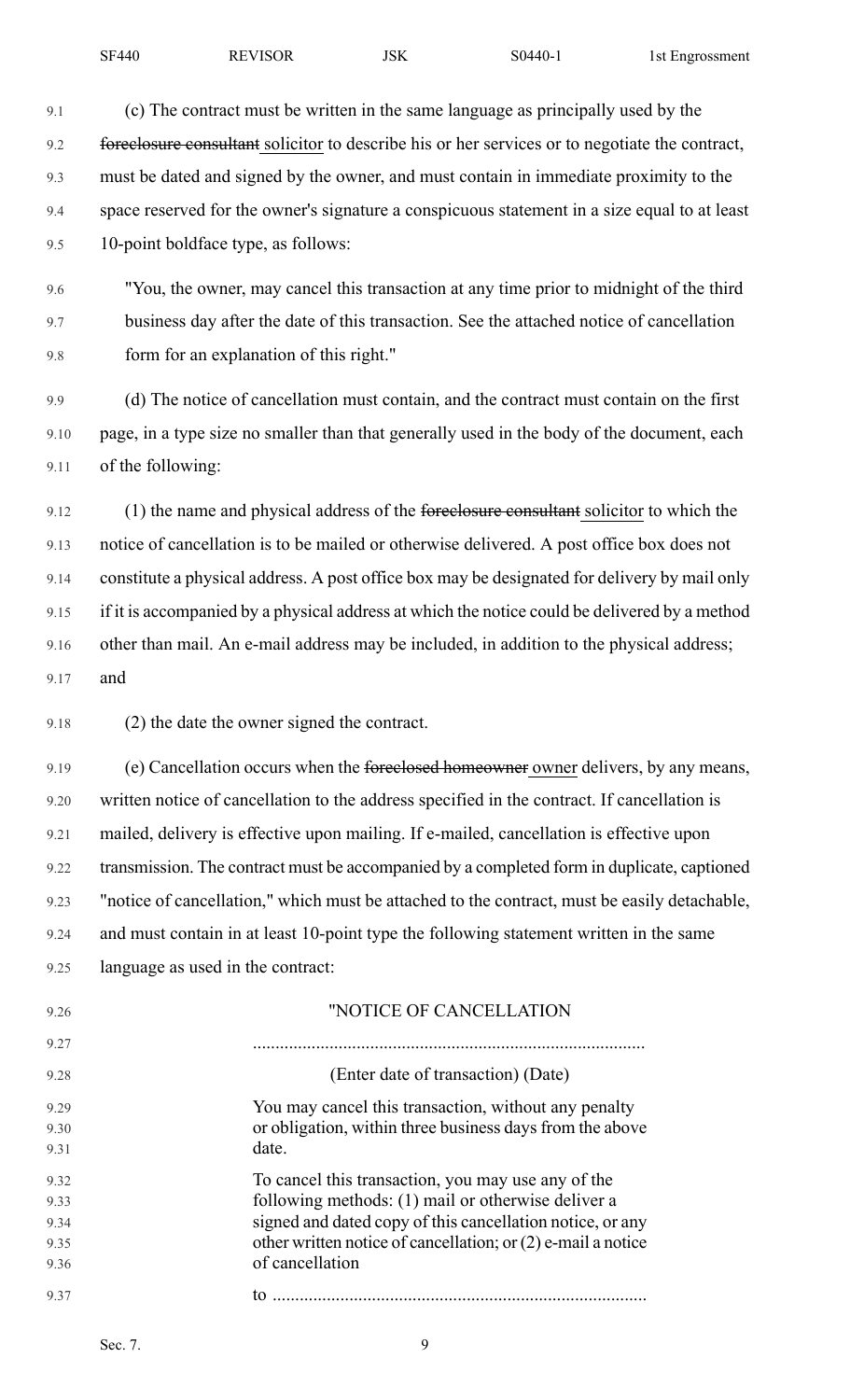|                | <b>SF440</b>                                                                                 | <b>REVISOR</b>                  | <b>JSK</b>           | S0440-1                                                                                            | 1st Engrossment |  |  |  |
|----------------|----------------------------------------------------------------------------------------------|---------------------------------|----------------------|----------------------------------------------------------------------------------------------------|-----------------|--|--|--|
| 10.1           |                                                                                              |                                 |                      | (Name of <del>foreclosure consultant</del> solicitor)                                              |                 |  |  |  |
| 10.2           |                                                                                              |                                 |                      |                                                                                                    |                 |  |  |  |
| 10.3<br>10.4   |                                                                                              |                                 | place of business)   | (Physical address of foreclosure consultant's solicitor's                                          |                 |  |  |  |
| 10.5           |                                                                                              |                                 |                      |                                                                                                    |                 |  |  |  |
| 10.6<br>10.7   |                                                                                              |                                 | place of business)   | (E-mail address of foreclosure consultant's solicitor's                                            |                 |  |  |  |
| 10.8           |                                                                                              |                                 |                      | NOT LATER THAN MIDNIGHT OF                                                                         |                 |  |  |  |
| 10.9           |                                                                                              |                                 |                      | (Date)                                                                                             |                 |  |  |  |
| 10.10          |                                                                                              |                                 |                      |                                                                                                    |                 |  |  |  |
| 10.11          |                                                                                              |                                 |                      | (Date)                                                                                             |                 |  |  |  |
| 10.12<br>10.13 |                                                                                              |                                 | (Owner's signature)" |                                                                                                    |                 |  |  |  |
| 10.14          | (f) The foreclosure consultant solicitor shall provide the owner with a copy of the contract |                                 |                      |                                                                                                    |                 |  |  |  |
| 10.15          | and the attached notice of cancellation immediately upon execution of the contract.          |                                 |                      |                                                                                                    |                 |  |  |  |
| 10.16          | (g) The three business days during which the owner may cancel the contract shall not         |                                 |                      |                                                                                                    |                 |  |  |  |
| 10.17          | begin to run until the foreclosure consultant solicitor has complied with this section.      |                                 |                      |                                                                                                    |                 |  |  |  |
| 10.18          |                                                                                              |                                 |                      | <b>EFFECTIVE DATE.</b> This section is effective July 1, 2021, and applies to contracts            |                 |  |  |  |
| 10.19          |                                                                                              | executed on or after that date. |                      |                                                                                                    |                 |  |  |  |
|                |                                                                                              |                                 |                      |                                                                                                    |                 |  |  |  |
| 10.20          |                                                                                              |                                 |                      | Sec. 8. Minnesota Statutes 2020, section 325N.04, is amended to read:                              |                 |  |  |  |
| 10.21          |                                                                                              | 325N.04 VIOLATIONS.             |                      |                                                                                                    |                 |  |  |  |
| 10.22          | It is a violation for a foreclosure consultant solicitor to:                                 |                                 |                      |                                                                                                    |                 |  |  |  |
| 10.23          |                                                                                              |                                 |                      | (1) claim, demand, charge, collect, or receive any compensation until after the foreclosure        |                 |  |  |  |
| 10.24          |                                                                                              |                                 |                      | consultant solicitor has fully performed each and every service the foreelosure consultant         |                 |  |  |  |
| 10.25          |                                                                                              |                                 |                      | solicitor contracted to perform or represented he or she would perform;                            |                 |  |  |  |
| 10.26          |                                                                                              |                                 |                      | (2) claim, demand, charge, collect, or receive any fee, interest, or any other compensation        |                 |  |  |  |
| 10.27          |                                                                                              |                                 |                      | for any reason which exceeds eight percent per annum of the amount of any loan which the           |                 |  |  |  |
| 10.28          |                                                                                              |                                 |                      | foreelosure consultant solicitor may make to the owner. Such a loan must not, as provided          |                 |  |  |  |
| 10.29          |                                                                                              |                                 |                      | in clause $(3)$ , be secured by the covered residence in foreclosure or any other real or personal |                 |  |  |  |
| 10.30          | property;                                                                                    |                                 |                      |                                                                                                    |                 |  |  |  |
| 10.31          |                                                                                              |                                 |                      | (3) take any wage assignment, any lien of any type on real or personal property, or other          |                 |  |  |  |
| 10.32          |                                                                                              |                                 |                      | security to secure the payment of compensation. Any such security is void and unenforceable;       |                 |  |  |  |
| 10.33          |                                                                                              |                                 |                      | (4) receive any consideration from any third party in connection with services rendered            |                 |  |  |  |
| 10.34          |                                                                                              |                                 |                      | to an owner unless the consideration is first fully disclosed to the owner;                        |                 |  |  |  |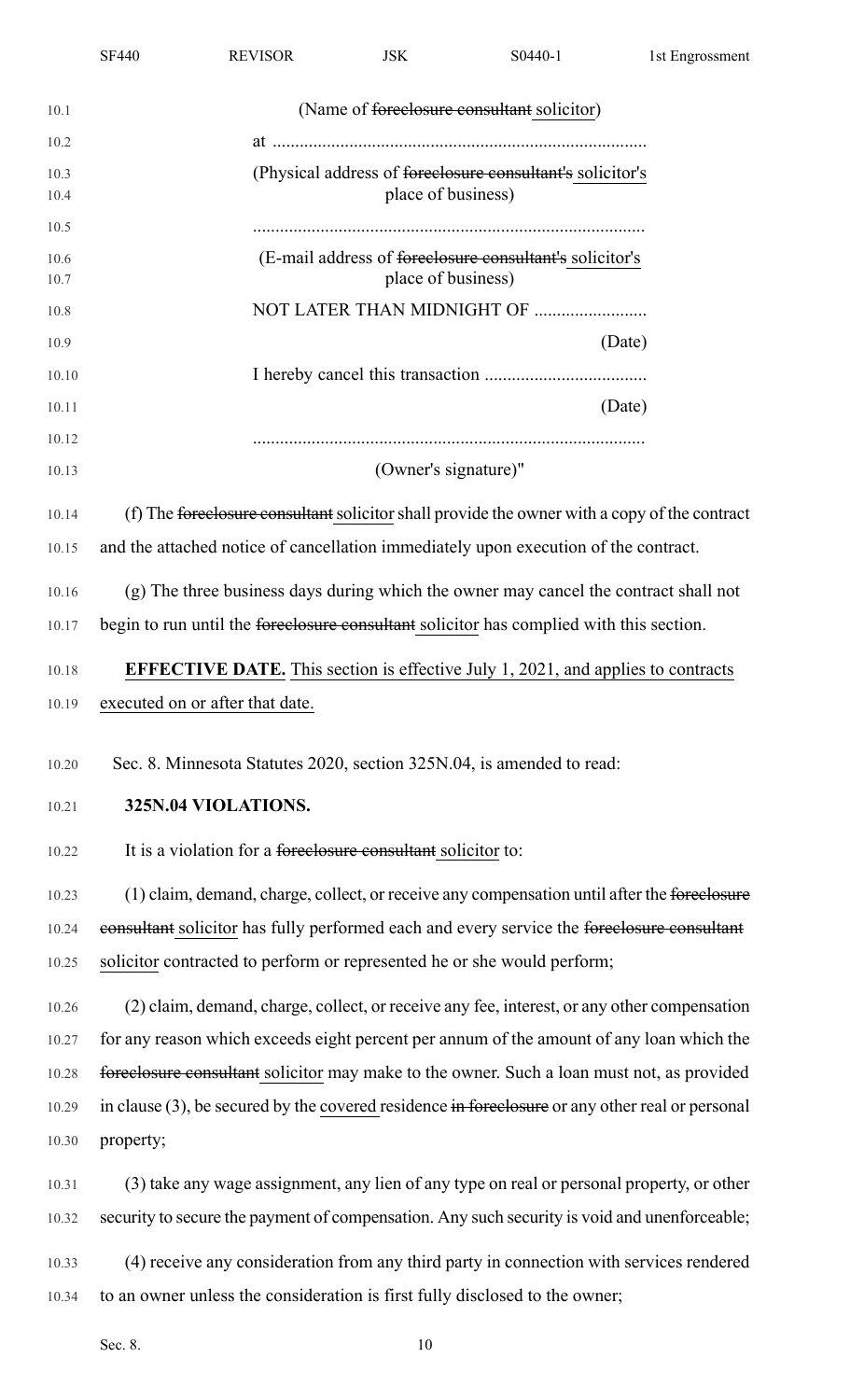- 11.1 (5) acquire any interest, directly or indirectly, or by means of a subsidiary or affiliate in
- 11.2 a covered residence in foreclosure from an owner with whom the foreclosure consultant
- 11.3 solicitor has contracted;
- 11.4 (6) take any power of attorney from an owner for any purpose, except to inspect
- 11.5 documents as provided by law; or
- 11.6 (7) induce or attempt to induce any owner to enter a contract which does not comply in 11.7 all respects with sections 325N.02 and 325N.03.

# 11.8 **EFFECTIVE DATE.** This section is effective July 1, 2021.

11.9 Sec. 9. Minnesota Statutes 2020, section 325N.05, is amended to read:

## 11.10 **325N.05 WAIVER NOT ALLOWED.**

11.11 Any waiver by an owner of the provisions of sections 325N.01 to 325N.09 is void and 11.12 unenforceable as contrary to public policy. Any attempt by a foreclosure consultant solicitor 11.13 to induce an owner to waive the owner's rights is a violation of sections 325N.01 to 325N.09.

## 11.14 **EFFECTIVE DATE.** This section is effective July 1, 2021.

11.15 Sec. 10. Minnesota Statutes 2020, section 325N.06, is amended to read:

## 11.16 **325N.06 REMEDIES.**

11.17 (a) A violation of sections 325N.01 to 325N.09 is considered to be a violation of section 11.18 325F.69, and all remedies of section 8.31 are available for such an action. A private cause 11.19 of action under section 8.31 by a foreclosed homeowner owner is in the public interest. An 11.20 owner may bring an action against a foreclosure consultant solicitor for any violation of 11.21 sections 325N.01 to 325N.09. Judgment must be entered for actual damages, reasonable 11.22 attorney fees and costs, and appropriate equitable relief.

11.23 (b) The rights and remedies provided in paragraph (a) are cumulative to, and not a 11.24 limitation of, any other rights and remedies provided by law. Any action brought pursuant 11.25 to this section must be commenced within four six years from the date of the alleged 11.26 violation.

11.27 (c) The court may award exemplary damages up to 1-1/2 times the compensation charged 11.28 by the foreclosure consultant solicitor if the court finds that the foreclosure consultant 11.29 solicitor violated the provisions of section  $325N.04$ , clause (1), (2), or (4), and the foreclosure 11.30 consultant's solicitor's conduct was in bad faith.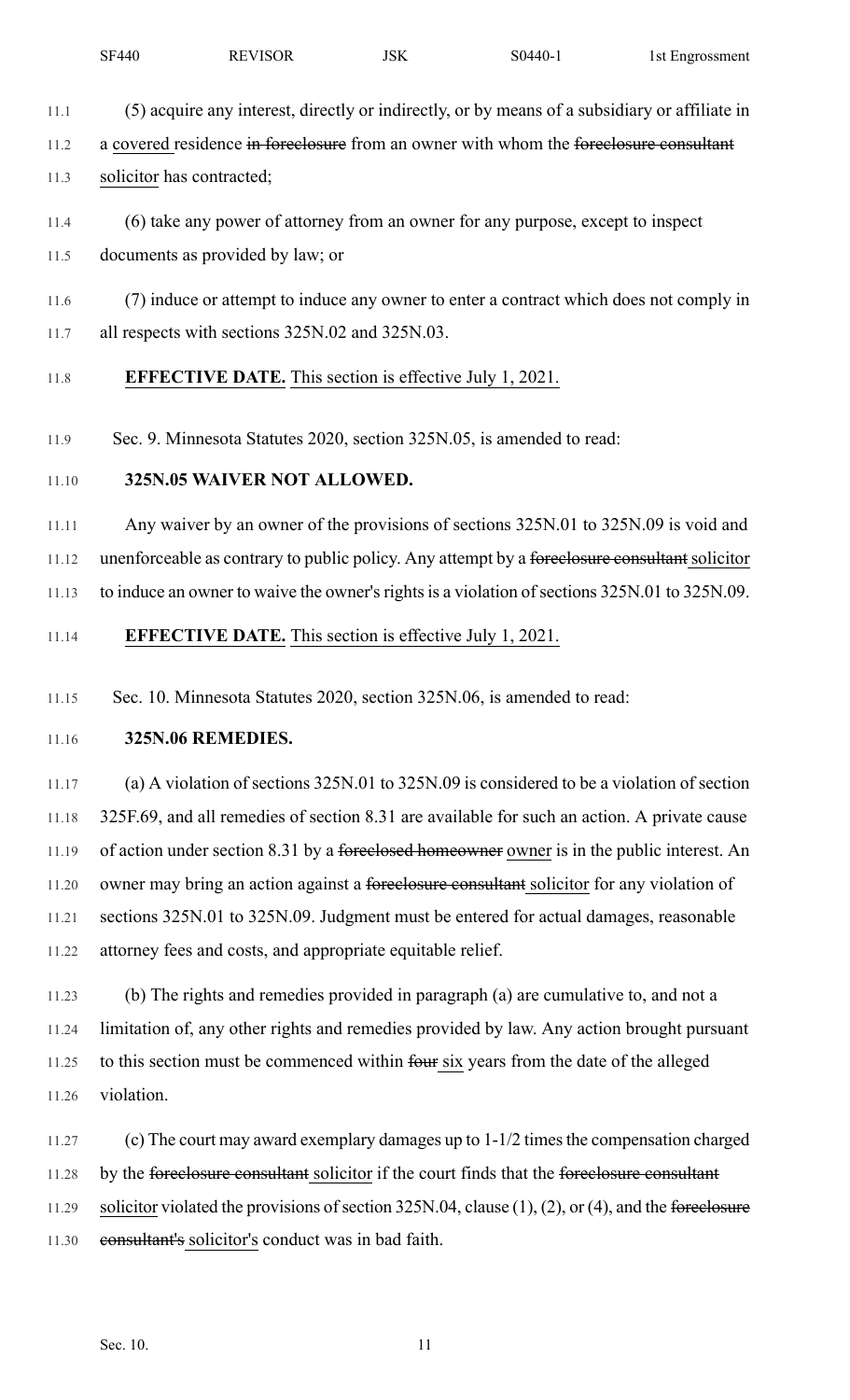12.1 (d) Notwithstanding any other provision of this section, no action may be brought on 12.2 the basis of a violation of sections 325N.01 to 325N.09, except by an owner against whom 12.3 the violation was committed or by the attorney general. This limitation does not apply to 12.4 administrative action by the commissioner of commerce.

#### 12.5 **EFFECTIVE DATE.** This section is effective July 1, 2021.

12.6 Sec. 11. Minnesota Statutes 2020, section 325N.10, subdivision 2, is amended to read:

12.7 Subd. 2. **Foreclosed homeowner Owner.** "Foreclosed homeowner" means an owner 12.8 of residential real property, including a condominium, or an owner of real property that is 12.9 principally used for farming as defined in section 500.24, subdivision 2, that is the primary 12.10 residence of the owner and whose mortgage on the real property is or was in foreclosure 12.11 "Owner" has the meaning given in section 325N.01, paragraph (g).

12.12 **EFFECTIVE DATE.** This section is effective July 1, 2021.

12.13 Sec. 12. Minnesota Statutes 2020, section 325N.10, subdivision 3, is amended to read:

12.14 Subd. 3. **Foreclosure Property reconveyance.** "Foreclosure "Property reconveyance" 12.15 means a transaction involving:

12.16 (1) the transfer of title to real property by a foreclosed homeowner during a foreclosure 12.17 proceeding, either by transfer of interest from the foreclosed homeowner or by creation of 12.18 a mortgage or other lien or encumbrance during the foreclosure process that allows the 12.19 acquirer to obtain title to the property by redeeming the property as a junior lienholder; and

12.20 (2) the subsequent conveyance, or promise of a subsequent conveyance, of an interest 12.21 back to the foreclosed homeowner by the acquirer or a person acting in participation with 12.22 the acquirer that allows the foreclosed homeowner to possess either the residence in 12.23 foreclosure or other real property, which interest includes, but is not limited to, an interest 12.24 in a contract for deed, purchase agreement, option to purchase, or lease has the meaning

12.25 given in section 325N.01, paragraph (c).

#### 12.26 **EFFECTIVE DATE.** This section is effective July 1, 2021.

12.27 Sec. 13. Minnesota Statutes 2020, section 325N.10, subdivision 4, is amended to read: 12.28 Subd. 4. **Foreclosure Equity purchaser.** "Foreclosure "Equity purchaser" means a 12.29 person that has acted as the acquirer in a foreclosure property reconveyance. Foreclosure 12.30 Equity purchaser also includes a person that has acted in joint venture or joint enterprise 12.31 with one or more acquirers in a foreclosure property reconveyance. A foreclosure An equity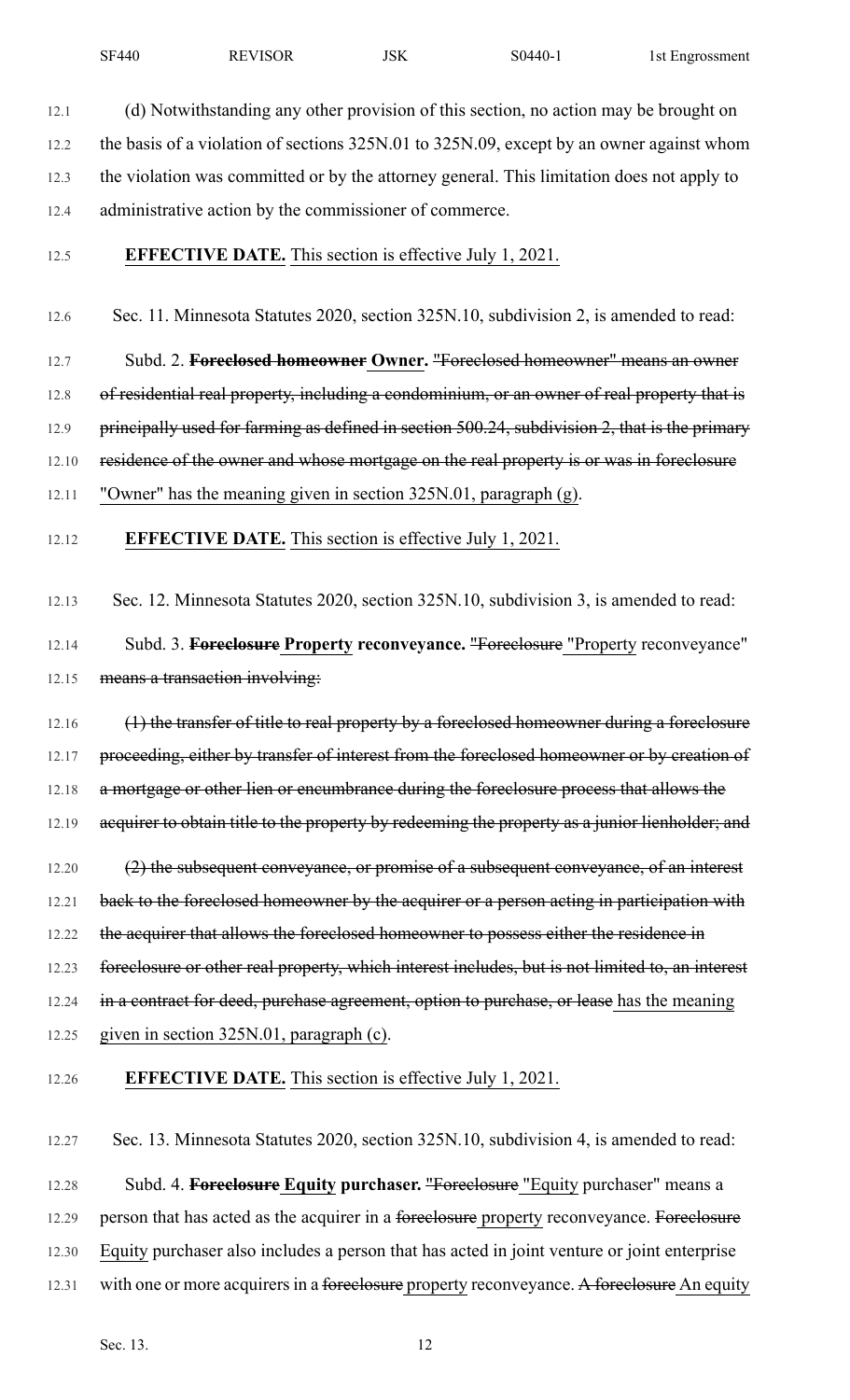| <b>SF440</b> | <b>REVISOR</b> | <b>JSK</b> | $S0440-$ | 1st Engrossment |
|--------------|----------------|------------|----------|-----------------|
|--------------|----------------|------------|----------|-----------------|

13.1 purchaser does not include: (i) a natural person who shows that the natural person is not in

13.2 the business of foreclosure equity purchasing and has a prior personal relationship with the

13.3 foreclosed homeowner of the covered residence, unless a showing of fraud under section

13.4 325F.69, subdivision 1, has been made, or (ii) a federal or state chartered bank, savings

13.5 bank, thrift, or credit union.

13.6 **EFFECTIVE DATE.** This section is effective July 1, 2021.

13.7 Sec. 14. Minnesota Statutes 2020, section 325N.10, subdivision 5, is amended to read:

13.8 Subd. 5. **Resale.** "Resale" means a bona fide market sale of the property subject to the 13.9 foreclosure property reconveyance by the foreclosure equity purchaser to an unaffiliated 13.10 third party.

13.11 **EFFECTIVE DATE.** This section is effective July 1, 2021.

13.12 Sec. 15. Minnesota Statutes 2020, section 325N.10, subdivision 7, is amended to read:

13.13 Subd. 7. **Covered residence in foreclosure.** "Residence in foreclosure" meansresidential 13.14 real property consisting of one to four family dwelling units, one of which the owner occupies 13.15 as the owner's principal place of residence, or real property that is principally used for 13.16 farming, as defined in section 500.24, subdivision 2, whether or not parcels are contiguous, 13.17 so long as the owner occupies one of the parcels as the owner's principal place of residence, 13.18 where there is a delinquency or default on any loan payment or debt secured by or attached 13.19 to the real property, including, but not limited to, contract for deed payments "Covered 13.20 residence" has the meaning given in section 325N.01, paragraph (f).

## 13.21 **EFFECTIVE DATE.** This section is effective July 1, 2021.

13.22 Sec. 16. Minnesota Statutes 2020, section 325N.11, is amended to read:

## 13.23 **325N.11 CONTRACT REQUIREMENT; FORM AND LANGUAGE.**

13.24 A foreclosure equity purchaser shall enter into every foreclosure property reconveyance 13.25 in the form of a written contract. Every contract must be written in letters of a size equal to 13.26 at least 12-point boldface type, in the same language principally used by the foreclosure 13.27 equity purchaser and foreclosed homeowner owner to negotiate the sale of the covered

13.28 residence in foreclosure and must be fully completed and signed and dated by the foreclosed

- 13.29 homeowner owner and foreclosure equity purchaser before the execution of any instrument
- 13.30 of conveyance of the covered residence in foreclosure.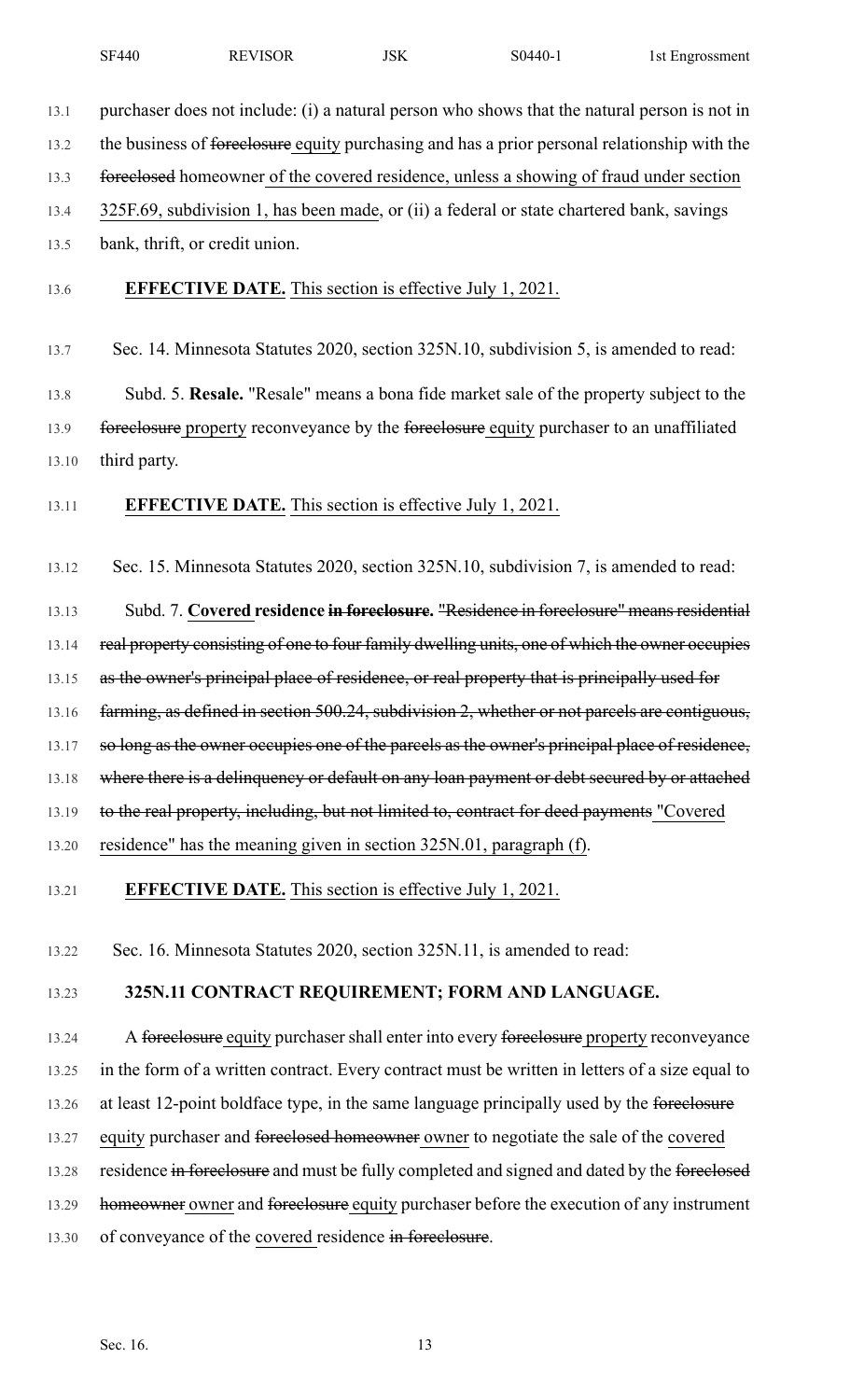|       | <b>SF440</b>     | <b>REVISOR</b>                                             | <b>JSK</b> | S0440-1                                                                                         | 1st Engrossment |
|-------|------------------|------------------------------------------------------------|------------|-------------------------------------------------------------------------------------------------|-----------------|
| 14.1  |                  |                                                            |            | <b>EFFECTIVE DATE.</b> This section is effective July 1, 2021, and applies to contracts         |                 |
| 14.2  |                  | executed on or after that date.                            |            |                                                                                                 |                 |
|       |                  |                                                            |            |                                                                                                 |                 |
| 14.3  |                  |                                                            |            | Sec. 17. Minnesota Statutes 2020, section 325N.12, is amended to read:                          |                 |
| 14.4  |                  | 325N.12 CONTRACT TERMS.                                    |            |                                                                                                 |                 |
| 14.5  |                  |                                                            |            | Every contract required by section 325N.11 must contain the entire agreement of the             |                 |
| 14.6  |                  | parties and must include the following terms:              |            |                                                                                                 |                 |
| 14.7  |                  |                                                            |            | (1) the name, business address, and the telephone number of the foreelosure equity              |                 |
| 14.8  | purchaser;       |                                                            |            |                                                                                                 |                 |
| 14.9  |                  | $(2)$ the address of the covered residence in foreclosure; |            |                                                                                                 |                 |
| 14.10 |                  |                                                            |            | (3) the total consideration to be given by the foreclosure equity purchaser in connection       |                 |
| 14.11 |                  | with or incident to the sale;                              |            |                                                                                                 |                 |
| 14.12 |                  |                                                            |            | (4) a complete description of the terms of payment or other consideration including, but        |                 |
| 14.13 |                  |                                                            |            | not limited to, any services of any nature that the foreelosure equity purchaser represents     |                 |
| 14.14 |                  |                                                            |            | he or she will perform for the foreclosed homeowner owner before or after the sale;             |                 |
| 14.15 |                  |                                                            |            | (5) the time at which possession is to be transferred to the fore element equity purchaser;     |                 |
| 14.16 |                  |                                                            |            | (6) a complete description of the terms of any related agreement designed to allow the          |                 |
| 14.17 |                  |                                                            |            | fore elosed homeowner owner to remain in the home, such as a rental agreement, repurchase       |                 |
| 14.18 |                  | agreement, contract for deed, or lease with option to buy; |            |                                                                                                 |                 |
| 14.19 |                  |                                                            |            | (7) a notice of cancellation as provided in section 325N.14, paragraph (b); and                 |                 |
| 14.20 |                  |                                                            |            | (8) the following notice in at least 14-point boldface type, if the contract is printed or in   |                 |
| 14.21 |                  |                                                            |            | capital letters if the contract is typed, and completed with the name of the foreclosure equity |                 |
| 14.22 |                  |                                                            |            | purchaser, immediately above the statement required by section 325N.14, paragraph (a):          |                 |
| 14.23 |                  |                                                            |            | "NOTICE REQUIRED BY MINNESOTA LAW                                                               |                 |
| 14.24 |                  |                                                            |            | Until your right to cancel this contract has ended,  (Name) or anyone working for               |                 |
| 14.25 |                  |                                                            |            | (Name) CANNOT ask you to sign or have you sign any deed or any other                            |                 |
| 14.26 | document."       |                                                            |            |                                                                                                 |                 |
| 14.27 |                  |                                                            |            | The contract required by this section survives delivery of any instrument of conveyance         |                 |
| 14.28 |                  |                                                            |            | of the covered residence in foreclosure, and has no effect on persons other than the parties    |                 |
| 14.29 | to the contract. |                                                            |            |                                                                                                 |                 |
| 14.30 |                  |                                                            |            | <b>EFFECTIVE DATE.</b> This section is effective July 1, 2021, and applies to contracts         |                 |
| 14.31 |                  | executed on or after that date.                            |            |                                                                                                 |                 |

Sec. 17. 14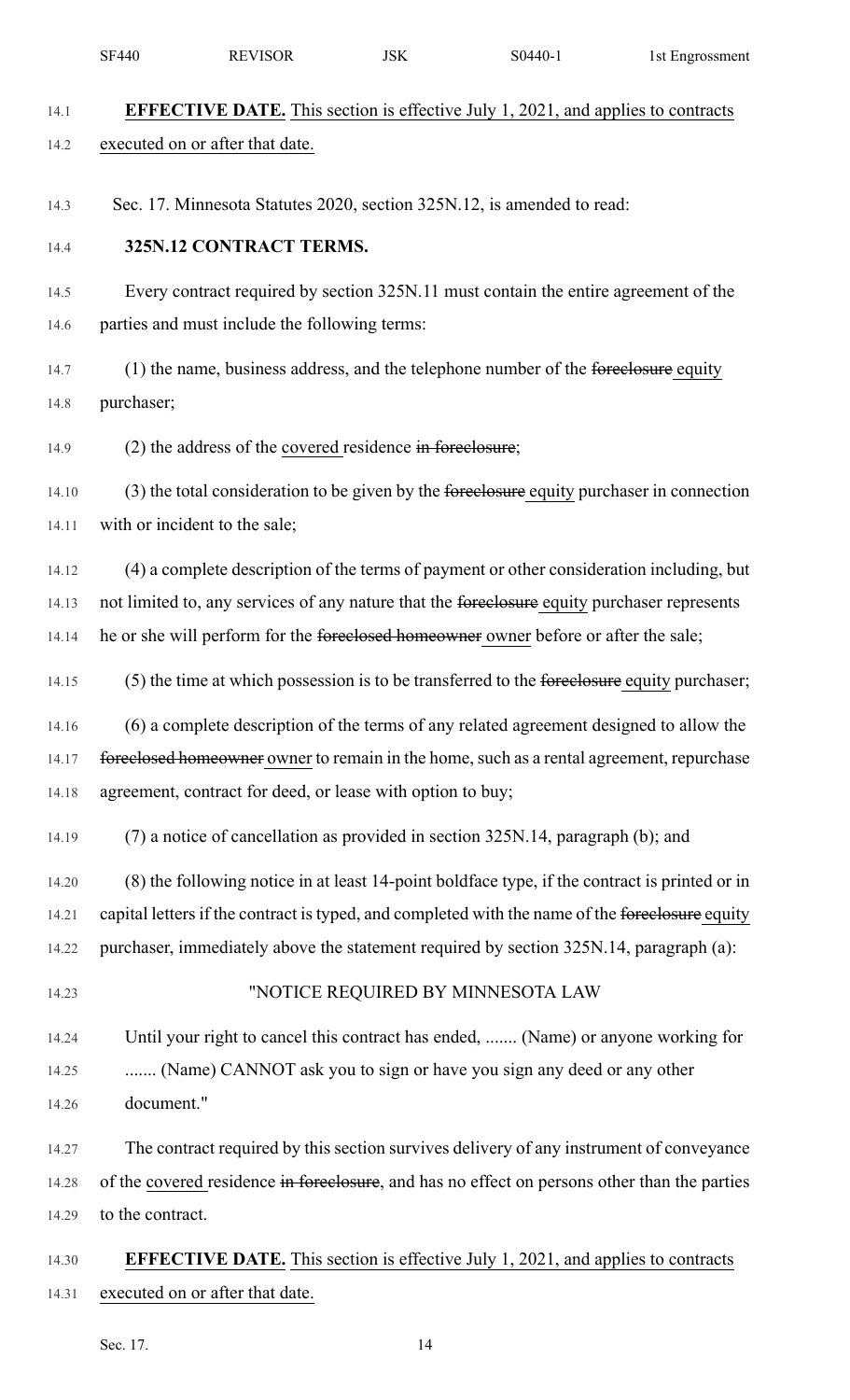| <b>SF440</b> | <b>REVISOR</b> | JSK | S <sub>0440</sub> | 1st Engrossment |
|--------------|----------------|-----|-------------------|-----------------|
|--------------|----------------|-----|-------------------|-----------------|

15.1 Sec. 18. Minnesota Statutes 2020, section 325N.13, is amended to read:

## 15.2 **325N.13 CONTRACT CANCELLATION.**

15.3 (a) In addition to any other right of rescission, the foreclosed homeowner owner has the 15.4 right to cancel any contract with a foreclosure equity purchaser until midnight of the fifth 15.5 business day following the day on which the foreclosed homeowner owner signs a contract 15.6 that complies with sections 325N.10 to 325N.15 or until 8:00 a.m. on the last day of the 15.7 period during which the foreclosed homeowner owner has a right of redemption, whichever 15.8 occurs first.

15.9 (b) Cancellation occurs when the foreclosed homeowner owner delivers, by any means, 15.10 written notice of cancellation, provided that, at a minimum, the contract and the notice of 15.11 cancellation must contain a physical address to which notice of cancellation may be mailed 15.12 or otherwise delivered. A post office box does not constitute a physical address. A post 15.13 office box may be designated for delivery by mail only if it is accompanied by a physical 15.14 address at which the notice could be delivered by a method other than mail. An e-mail 15.15 address may be provided in addition to the physical address. If cancellation is mailed, 15.16 delivery is effective upon mailing. If e-mailed, cancellation is effective upon transmission.

15.17 (c) A notice of cancellation given by the foreclosed homeowner owner need not take 15.18 the particular form as provided with the contract.

15.19 (d) Within ten days following receipt of a notice of cancellation given in accordance 15.20 with this section, the foreclosure equity purchaser shall return without condition any original 15.21 contract and any other documents signed by the foreclosed homeowner owner.

# 15.22 **EFFECTIVE DATE.** This section is effective July 1, 2021, and applies to contracts 15.23 executed on or after that date.

15.24 Sec. 19. Minnesota Statutes 2020, section 325N.14, is amended to read:

## 15.25 **325N.14 NOTICE OF CANCELLATION.**

15.26 (a) The contract must contain in immediate proximity to the space reserved for the 15.27 foreelosed homeowner's owner's signature a conspicuous statement in a size equal to at least 15.28 14-point boldface type, if the contract is printed, or in capital letters, if the contract is typed, 15.29 as follows:

| 15.30 | "You may cancel this contract for the sale of your house" |
|-------|-----------------------------------------------------------|
| 15.31 | without any penalty or obligation at any time before      |
| 15.32 |                                                           |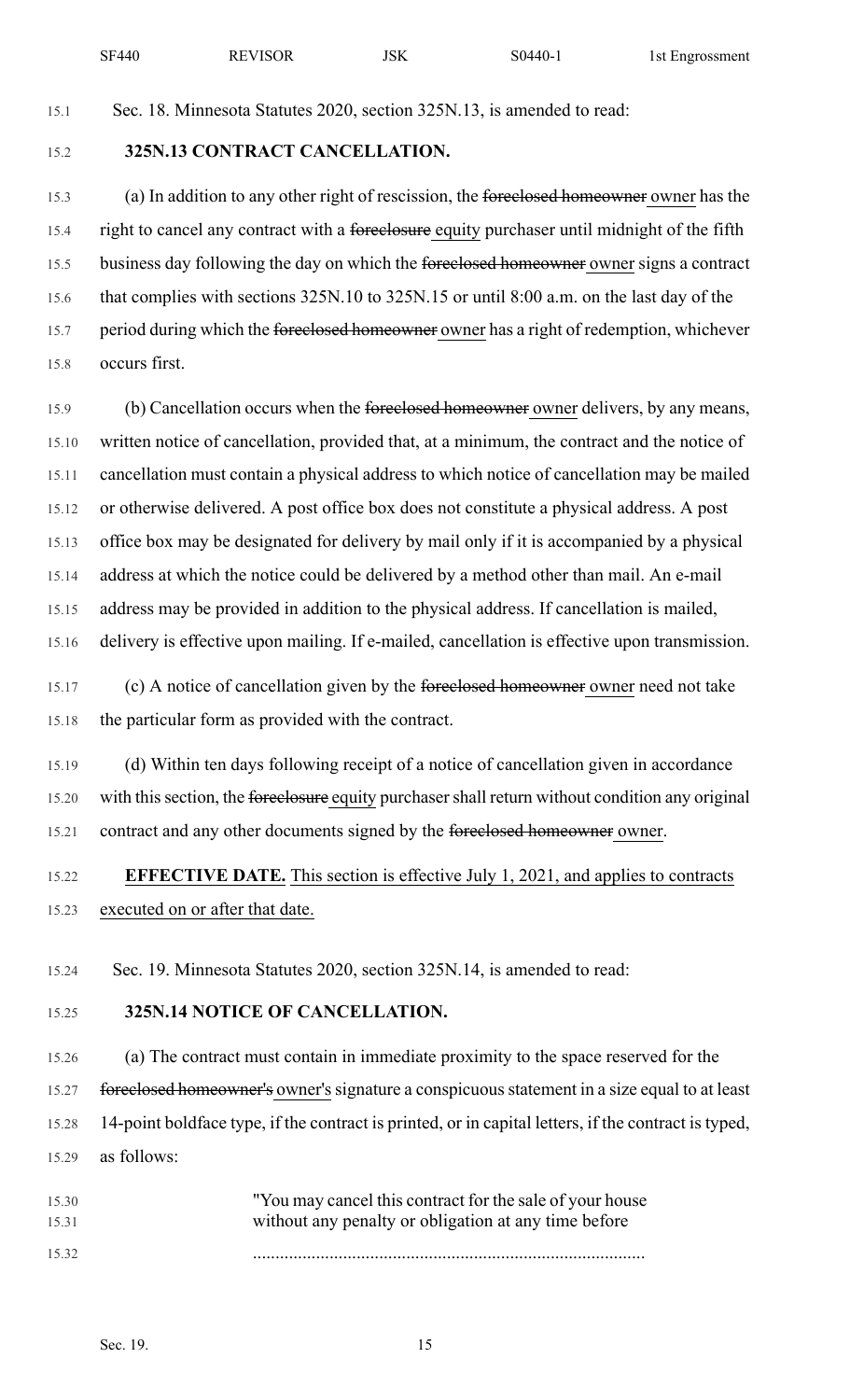|                | <b>SF440</b>                                                                                                      | <b>REVISOR</b> | <b>JSK</b>                         | S0440-1                                                                                                  | 1st Engrossment |  |  |  |
|----------------|-------------------------------------------------------------------------------------------------------------------|----------------|------------------------------------|----------------------------------------------------------------------------------------------------------|-----------------|--|--|--|
| 16.1           |                                                                                                                   |                | (Date and time of day)             |                                                                                                          |                 |  |  |  |
| 16.2<br>16.3   | See the attached notice of cancellation form for an<br>explanation of this right."                                |                |                                    |                                                                                                          |                 |  |  |  |
| 16.4           |                                                                                                                   |                |                                    | The fore elosure equity purchaser shall accurately enter the date and time of day on which               |                 |  |  |  |
| 16.5           | the cancellation right ends.                                                                                      |                |                                    |                                                                                                          |                 |  |  |  |
| 16.6           |                                                                                                                   |                |                                    | (b) The contract must be accompanied by a completed form in duplicate, captioned                         |                 |  |  |  |
| 16.7           | "notice of cancellation" in a size equal to a 12-point boldface type if the contract is printed,                  |                |                                    |                                                                                                          |                 |  |  |  |
| 16.8           |                                                                                                                   |                |                                    | or in capital letters, if the contract is typed, followed by a space in which the foreclosure            |                 |  |  |  |
| 16.9           |                                                                                                                   |                |                                    | equity purchaser shall enter the date on which the foreclosed homeowner owner executes                   |                 |  |  |  |
| 16.10          |                                                                                                                   |                |                                    | the contract. This form must be attached to the contract, must be easily detachable, and must            |                 |  |  |  |
| 16.11          |                                                                                                                   |                |                                    | contain in type of at least 10 points, if the contract is printed or in capital letters if the contract  |                 |  |  |  |
| 16.12          |                                                                                                                   |                |                                    | is typed, the following statement written in the same language as used in the contract:                  |                 |  |  |  |
| 16.13          |                                                                                                                   |                |                                    | "NOTICE OF CANCELLATION                                                                                  |                 |  |  |  |
| 16.14          |                                                                                                                   |                |                                    |                                                                                                          |                 |  |  |  |
| 16.15          | (Enter date contract signed)                                                                                      |                |                                    |                                                                                                          |                 |  |  |  |
| 16.16<br>16.17 | You may cancel this contract for the sale of your house,<br>without any penalty or obligation, at any time before |                |                                    |                                                                                                          |                 |  |  |  |
| 16.18          |                                                                                                                   |                |                                    |                                                                                                          |                 |  |  |  |
| 16.19          |                                                                                                                   |                | (Enter date and time of day)       |                                                                                                          |                 |  |  |  |
| 16.20<br>16.21 |                                                                                                                   |                |                                    | To cancel this transaction, you may use any of the<br>following methods: (1) mail or otherwise deliver a |                 |  |  |  |
| 16.22          |                                                                                                                   |                |                                    | signed and dated copy of this cancellation notice; or (2)                                                |                 |  |  |  |
| 16.23          |                                                                                                                   |                | e-mail a notice of cancellation to |                                                                                                          |                 |  |  |  |
| 16.24          |                                                                                                                   |                |                                    |                                                                                                          |                 |  |  |  |
| 16.25          |                                                                                                                   |                | (Name of purchaser)                |                                                                                                          |                 |  |  |  |
| 16.26          |                                                                                                                   |                |                                    |                                                                                                          |                 |  |  |  |
| 16.27          |                                                                                                                   |                |                                    | (Physical address of purchaser's place of business)                                                      |                 |  |  |  |
| 16.28          |                                                                                                                   |                |                                    |                                                                                                          |                 |  |  |  |
| 16.29<br>16.30 |                                                                                                                   |                | business)                          | (E-mail address of foreclosure consultant's place of                                                     |                 |  |  |  |
| 16.31          |                                                                                                                   |                |                                    |                                                                                                          |                 |  |  |  |
| 16.32          |                                                                                                                   |                |                                    | (Enter date and time of day)                                                                             |                 |  |  |  |
| 16.33          |                                                                                                                   |                |                                    |                                                                                                          |                 |  |  |  |
| 16.34          |                                                                                                                   |                |                                    |                                                                                                          | (Date)          |  |  |  |
| 16.35          |                                                                                                                   |                |                                    |                                                                                                          |                 |  |  |  |
| 16.36          |                                                                                                                   |                | (Seller's signature)"              |                                                                                                          |                 |  |  |  |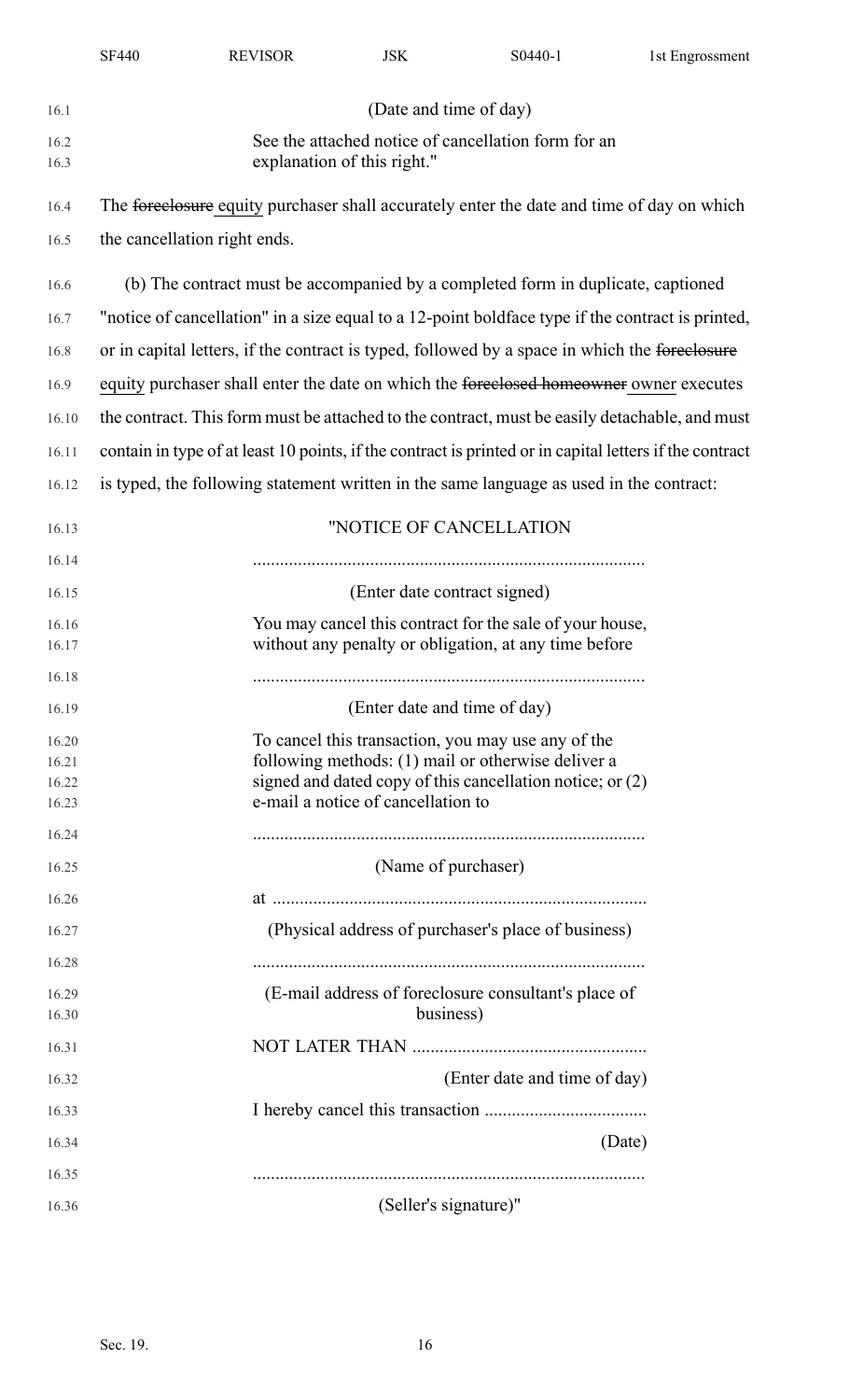- 17.1 (c) The foreclosure equity purchaser shall provide the foreclosed homeowner owner 17.2 with a copy of the contract and the attached notice of cancellation at the time the contract 17.3 is executed by all parties.
- 17.4 (d) The five business days during which the foreclosed homeowner owner may cancel 17.5 the contract must not begin to run until all parties to the contract have executed the contract 17.6 and the foreclosure equity purchaser has complied with this section.
- 17.7 **EFFECTIVE DATE.** This section is effective July 1, 2021, and applies to contracts 17.8 executed on or after that date.
- 17.9 Sec. 20. Minnesota Statutes 2020, section 325N.15, is amended to read:

## 17.10 **325N.15 WAIVER.**

17.11 Any waiver of the provisions of sections 325N.10 to 325N.18 is void and unenforceable

17.12 as contrary to public policy except a consumer may waive the five-day right to cancel

17.13 provided in section 325N.13 if the property is subject to a foreclosure sale within the five

17.14 business days, and the foreclosed homeowner owner agrees to waive his or her right to

17.15 cancel in a handwritten statement signed by all parties holding title to the foreclosed property.

17.16 **EFFECTIVE DATE.** This section is effective July 1, 2021.

17.17 Sec. 21. Minnesota Statutes 2020, section 325N.17, is amended to read:

## 17.18 **325N.17 PROHIBITED PRACTICES.**

17.19 A foreclosure An equity purchaser shall not:

17.20 (a) enter into, or attempt to enter into, a foreclosure property reconveyance with a 17.21 foreclosed homeowner owner unless:

17.22 (1) the foreelosure equity purchaser verifies and can demonstrate that the foreelosed 17.23 homeowner owner has a reasonable ability to pay for the subsequent conveyance of an 17.24 interest back to the foreclosed homeowner owner. In the case of a lease with an option to 17.25 purchase, payment ability also includes the reasonable ability to make the lease payments 17.26 and purchase the property within the term of the option to purchase. There is a rebuttable 17.27 presumption that a homeowner an owner is reasonably able to pay for the subsequent 17.28 conveyance if the owner's payments for primary housing expenses and regular principal 17.29 and interest payments on other personal debt, on a monthly basis, do not exceed 60 percent 17.30 of the owner's monthly gross income. For the purposes of this section, "primary housing 17.31 expenses" means the sum of payments for regular principal, interest, rent, utilities, hazard 17.32 insurance, real estate taxes, and association dues. There is a rebuttable presumption that the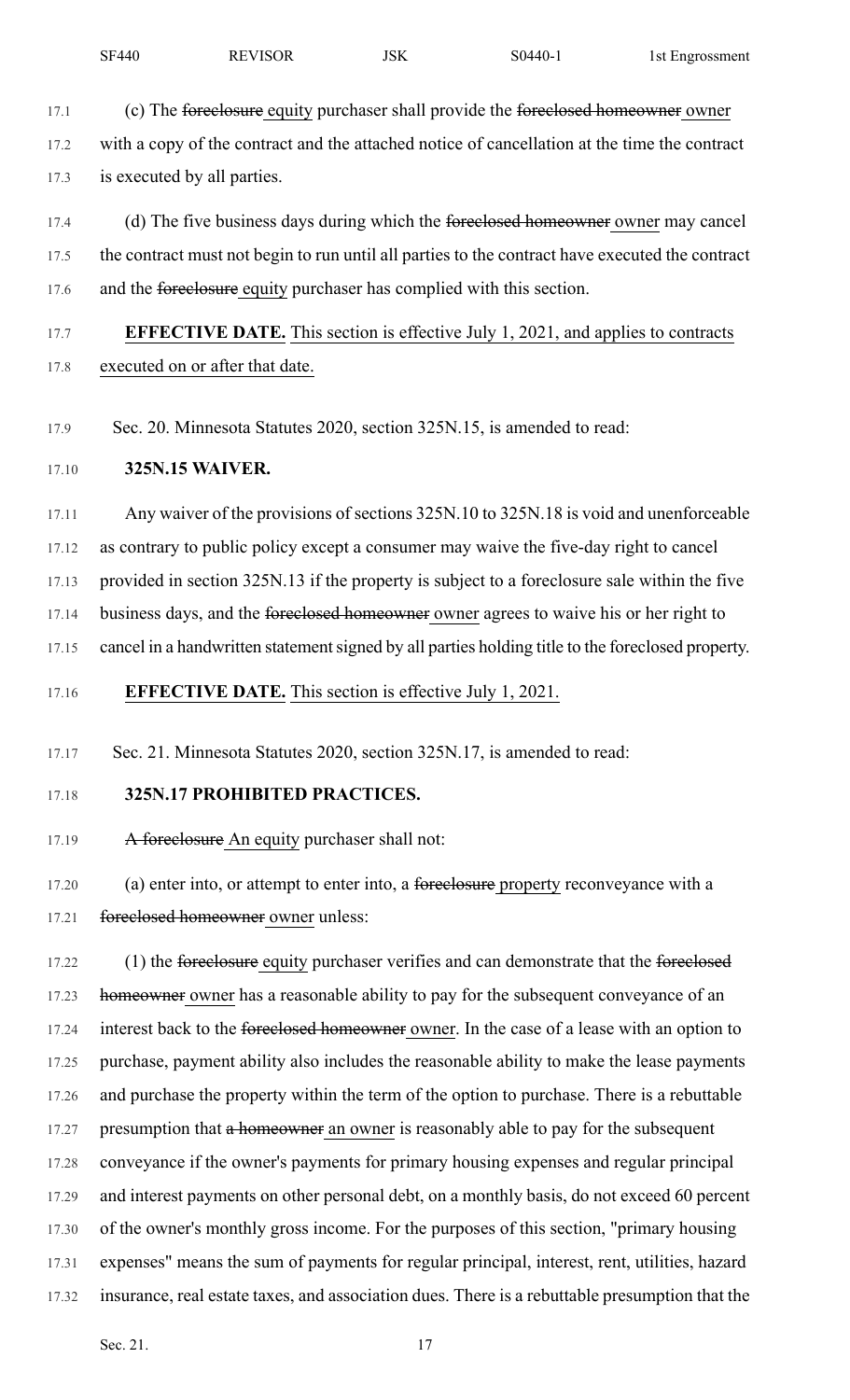18.1 foreclosure equity purchaser has not verified reasonable payment ability if the foreclosure 18.2 equity purchaser has not obtained documents other than a statement by the foreclosed 18.3 homeowner owner of assets, liabilities, and income;

18.4 (2) the foreclosure equity purchaser and the foreclosed homeowner owner complete a 18.5 closing for any foreclosure property reconveyance in which the foreclosure equity purchaser 18.6 obtains a deed or mortgage from a foreclosed homeowner an owner. For purposes of this 18.7 section, "closing" means an in-person meeting to complete final documents incident to the 18.8 sale of the real property or creation of a mortgage on the real property conducted by a closing 18.9 agent, as defined in section 82.55, who is not employed by or an affiliate of the foreclosure 18.10 equity purchaser, or employed by such an affiliate, and who does not have a business or 18.11 personal relationship with the foreclosure equity purchaser other than the provision of real 18.12 estate settlement services;

18.13 (3) the foreclosure equity purchaser obtains the written consent of the foreclosed 18.14 homeowner owner to a grant by the foreclosure equity purchaser of any interest in the 18.15 property during such times as the fore electors between the product maintains any interest in 18.16 the property; and

18.17 (4) the foreclosure equity purchaser complies with the requirements for disclosure, loan 18.18 terms, and conduct in the federal Home Ownership Equity Protection Act, United States 18.19 Code, title 15, section 1639, or its implementing regulation, Code of Federal Regulations, 18.20 title 12, sections 226.31, 226.32, and 226.34, for any foreclosure property reconveyance in 18.21 which the foreclosed homeowner owner obtains a vendee interest in a contract for deed, 18.22 regardless of whether the terms of the contract for deed meet the annual percentage rate or 18.23 points and fees requirements for a covered loan in Code of Federal Regulations, title 12, 18.24 sections 226.32 (a) and (b);

18.25 (b) fail to either:

18.26 (1) ensure that title to the subject dwelling has been reconveyed to the foreclosed 18.27 homeowner owner; or

18.28 (2) make a payment to the foreclosed homeowner owner such that the foreclosed 18.29 homeowner owner has received consideration in an amount of at least 82 percent of the fair 18.30 market value of the property within 150 days of either the eviction or voluntary 18.31 relinquishment of possession of the dwelling by the foreclosed homeowner owner. The 18.32 foreclosure equity purchaser shall make a detailed accounting of the basis for the payment 18.33 amount, or a detailed accounting of the reasons for failure to make a payment, including 18.34 providing written documentation of expenses, within this 150-day period. The accounting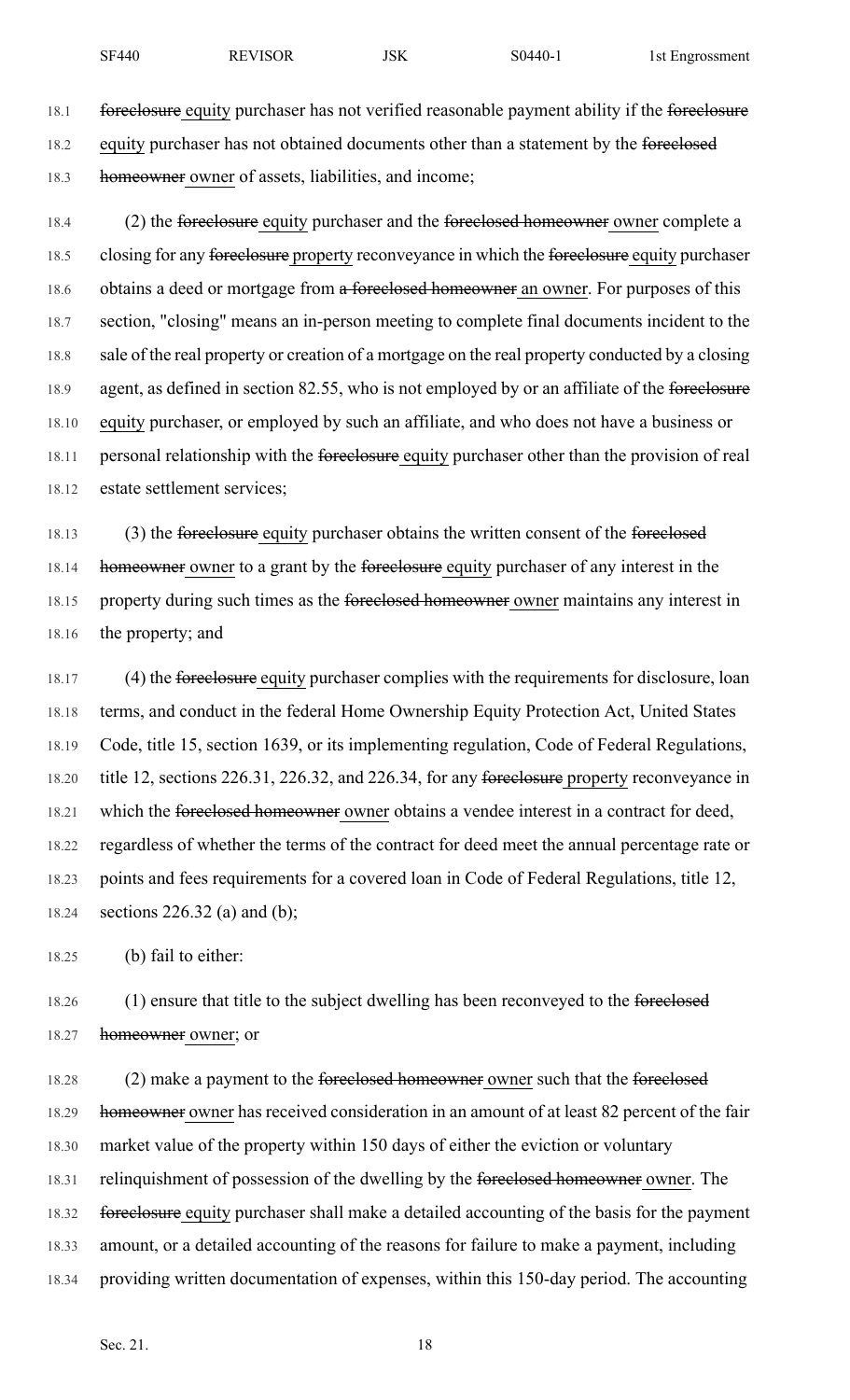19.1 shall be on a form prescribed by the attorney general, in consultation with the commissioner 19.2 of commerce, without being subject to the rulemaking procedures of chapter 14. For purposes 19.3 of this provision, the following applies:

19.4 (i) there is a rebuttable presumption that an appraisal by a person licensed or certified 19.5 by an agency of the federal government or this state to appraise real estate constitutes the 19.6 fair market value of the property;

19.7 (ii) the time for determining the fair market value amount shall be determined in the 19.8 foreclosure property reconveyance contract as either at the time of the execution of the 19.9 foreclosure property reconveyance contract or at resale. If the contract states that the fair 19.10 market value shall be determined at the time of resale, the fair market value shall be the 19.11 resale price if it is sold within 120 days of the eviction or voluntary relinquishment of the 19.12 property by the foreclosed homeowner owner. If the contract states that the fair market 19.13 value shall be determined at the time of resale, and the resale is not completed within 120 19.14 days of the eviction or voluntary relinquishment of the property by the foreclosed homeowner 19.15 owner, the fair market value shall be determined by an appraisal conducted during this 19.16 120-day period and payment, if required, shall be made to the homeowner owner, but the 19.17 fair market value shall be recalculated asthe resale price on resale and an additional payment 19.18 amount, if appropriate based on the resale price, shall be made to the foreclosed homeowner 19.19 owner within 15 days of resale, and a detailed accounting of the basis for the payment 19.20 amount, or a detailed accounting of the reasons for failure to make additional payment, shall 19.21 be made within 15 days of resale, including providing written documentation of expenses. 19.22 The accounting shall be on a form prescribed by the attorney general, in consultation with 19.23 the commissioner of commerce, without being subject to the rulemaking procedures of 19.24 chapter 14;

19.25 (iii) "consideration" shall mean any payment or thing of value provided to the foreclosed 19.26 homeowner owner, including unpaid rent or contract for deed payments owed by the 19.27 foreclosed homeowner owner prior to the date of eviction or voluntary relinquishment of 19.28 the property, reasonable costs paid to third parties necessary to complete the foreclosure 19.29 property reconveyance transaction, payment of money to satisfy a debt or legal obligation 19.30 of the foreclosed homeowner owner, or the reasonable cost of repairs for damage to the 19.31 dwelling caused by the foreclosed homeowner owner; or a penalty imposed by a court for 19.32 the filing of a frivolous claim under section 325N.18, subdivision 6, but

19.33 (iv) "consideration" shall not include amounts imputed as a down payment or fee to the 19.34 foreclosure equity purchaser, or a person acting in participation with the foreclosure equity 19.35 purchaser, incident to a contract for deed, lease, or option to purchase entered into as part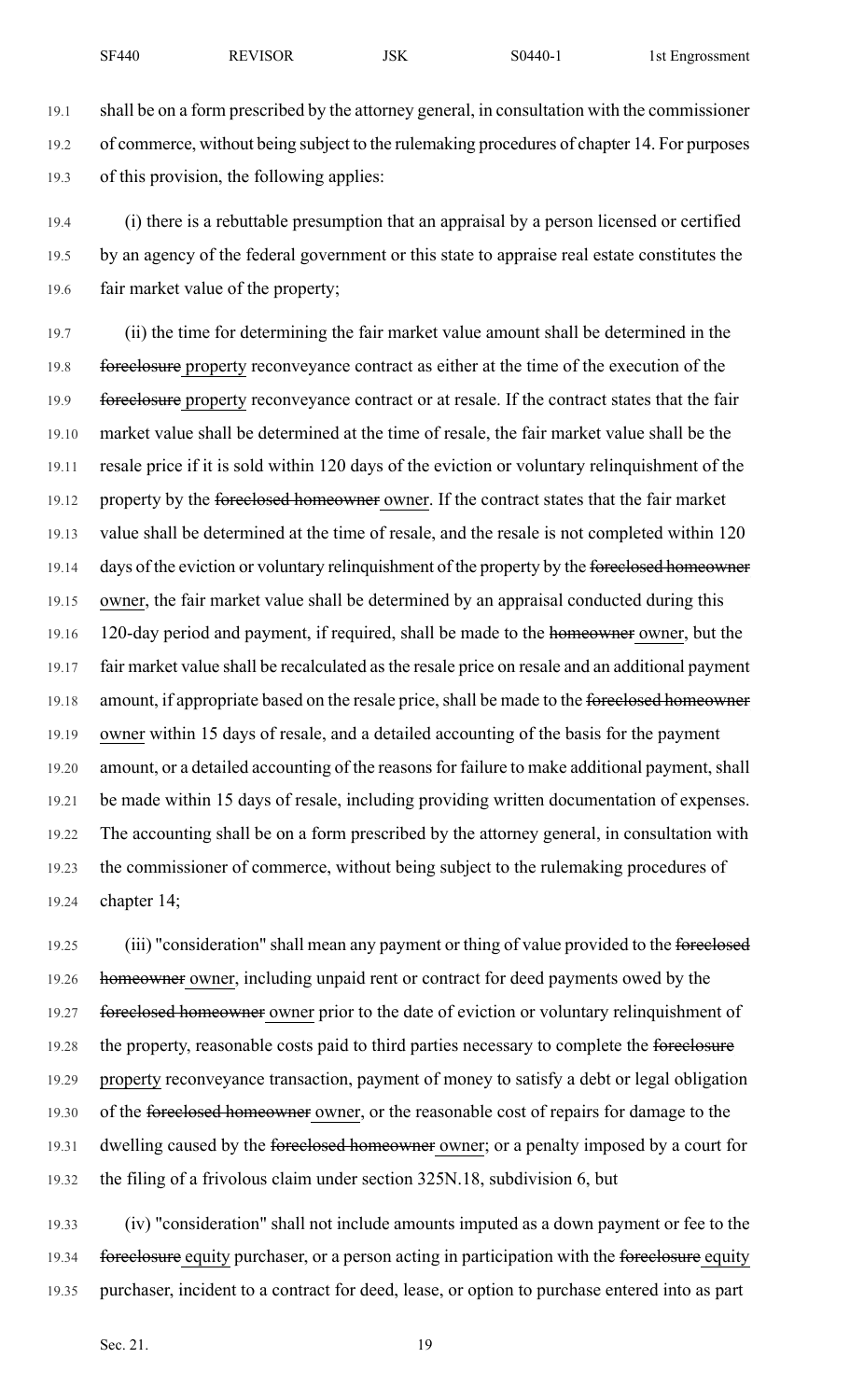| <b>REVISOR</b><br>JSK<br><b>SF440</b><br>$S0440-1$ | 1st Engrossment |  |
|----------------------------------------------------|-----------------|--|
|----------------------------------------------------|-----------------|--|

20.1 of the foreclosure property reconveyance, except for reasonable costs paid to third parties 20.2 necessary to complete the foreclosure property reconveyance;

20.3 (c) enter into repurchase or lease terms as part of the subsequent conveyance that are 20.4 unfair or commercially unreasonable, or engage in any other unfair conduct;

20.5 (d) represent, directly or indirectly, that:

20.6 (1) the foreclosure equity purchaser is acting as an advisor or a consultant, or in any 20.7 other manner represents that the foreelosure equity purchaser is acting on behalf of the 20.8 homeowner owner;

20.9 (2) the foreclosure equity purchaser has certification or licensure that the foreclosure 20.10 equity purchaser does not have, or that the foreclosure equity purchaser is not a member of 20.11 a licensed profession if that is untrue;

20.12 (3) the foreclosure equity purchaser is assisting the foreclosed homeowner owner to 20.13 "save the house" or substantially similar phrase; or

20.14 (4) the foreclosure equity purchaser is assisting the foreclosed homeowner owner in 20.15 preventing a completed foreclosure or forfeiture if the result of the transaction is that the 20.16 foreclosed homeowner owner will not complete a redemption of the property;

20.17 (e) make any other statements, directly or by implication, or engage in any other conduct 20.18 that is false, deceptive, or misleading, or that has the likelihood to cause confusion or 20.19 misunderstanding, including, but not limited to, statements regarding the value of the covered 20.20 residence in foreclosure, the amount of proceeds the foreclosed homeowner owner will 20.21 receive after a foreclosure sale of the covered residence, any contract term, or the foreclosed 20.22 homeowner's owner's rights or obligations incident to or arising out of the foreclosure 20.23 property reconveyance; or

20.24 (f) do any of the following until the time during which the foreclosed homeowner owner 20.25 may cancel the transaction has fully elapsed:

20.26 (1) accept from any foreclosed homeowner owner an execution of, or induce any 20.27 foreclosed homeowner owner to execute, any instrument of conveyance of any interest in 20.28 the covered residence in foreclosure;

20.29 (2) record with the county recorder or file with the registrar of titles any document, 20.30 including but not limited to, any instrument of conveyance, signed by the foreclosed 20.31 homeowner owner;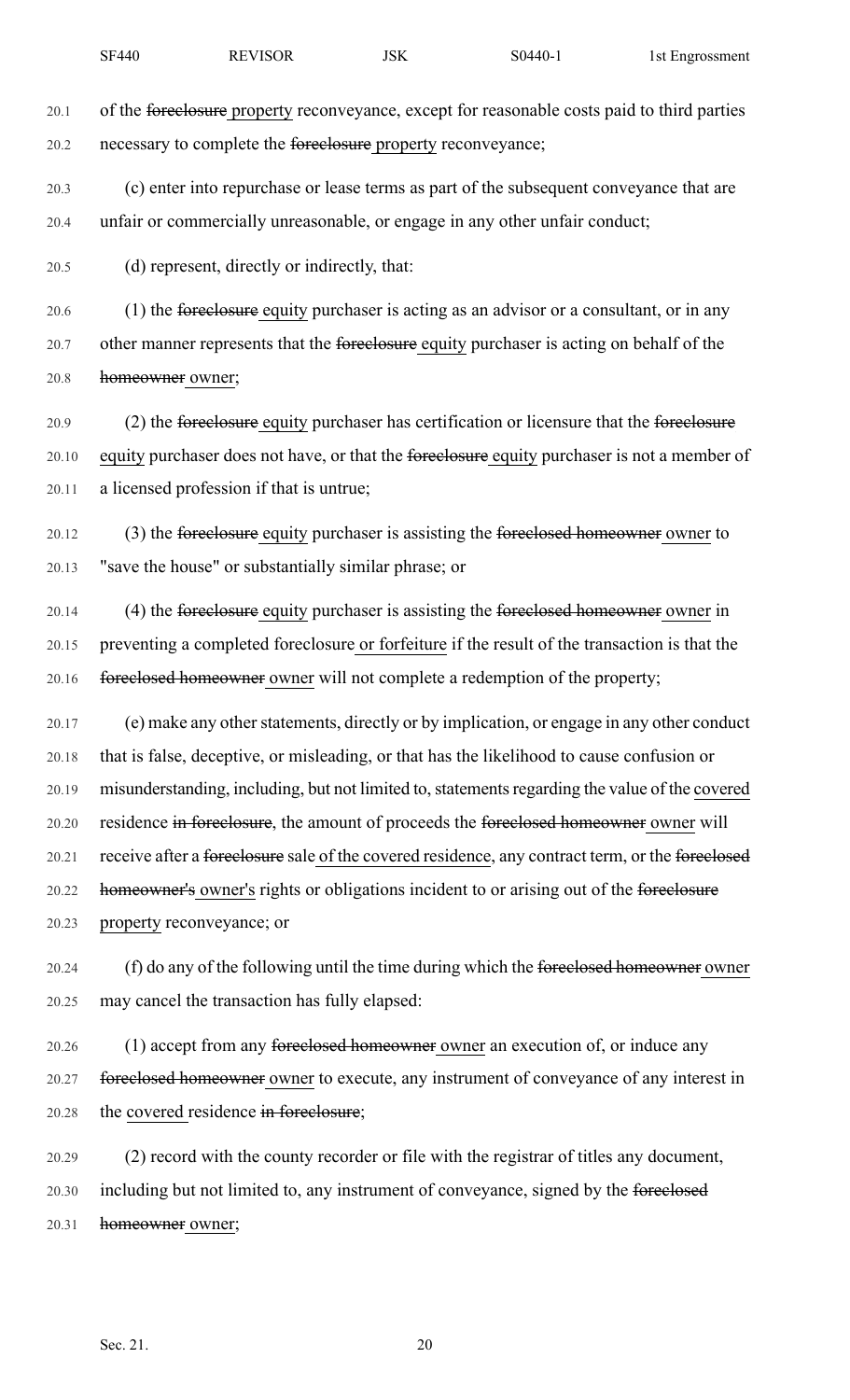21.1 (3) transfer or encumber or purport to transfer or encumber any interest in the covered 21.2 residence in foreclosure to any third party, provided no grant of any interest or encumbrance 21.3 is defeated or affected as against a bona fide purchaser or encumbrance for value and without 21.4 notice of a violation of sections 325N.10 to 325N.18, and knowledge on the part of any 21.5 such person or entity that the property was "real covered property in foreclosure" does not 21.6 constitute notice of a violation of sections 325N.10 to 325N.18. This section does not 21.7 abrogate any duty of inquiry which exists as to rights or interests of persons in possession 21.8 of the real covered property in foreclosure; or

21.9 (4) pay the foreclosed homeowner owner any consideration.

21.10 **EFFECTIVE DATE.** This section is effective July 1, 2021.

21.11 Sec. 22. Minnesota Statutes 2020, section 325N.18, subdivision 1, is amended to read:

21.12 Subdivision 1. **Remedies.** A violation of sections 325N.10 to 325N.17 is considered to 21.13 be a violation of section 325F.69, and all the remedies of section 8.31 are available for such 21.14 an action. A private right of action under section 8.31 by a foreclosed homeowner an owner 21.15 is in the public interest.

21.16 **EFFECTIVE DATE.** This section is effective July 1, 2021.

21.17 Sec. 23. Minnesota Statutes 2020, section 325N.18, subdivision 2, is amended to read:

21.18 Subd. 2. **Exemplary damages.** In a private right of action under section 8.31 for a 21.19 violation of section 325N.17, the court may award exemplary damages of any amount. In 21.20 the event the court determines that an award of exemplary damages is appropriate, the 21.21 amount of exemplary damages awarded shall not be less than 1-1/2 times the foreclosed 21.22 homeowner's owner's actual damages. Any claim for exemplary damages brought pursuant 21.23 to this section must be commenced within four years after the date of the alleged violation.

21.24 **EFFECTIVE DATE.** This section is effective July 1, 2021.

21.25 Sec. 24. Minnesota Statutes 2020, section 325N.18, subdivision 4, is amended to read:

21.26 Subd. 4. **Criminal penalty.** Any foreclosure equity purchaser who engages in any 21.27 practice which would operate as a fraud or deceit upon a foreclosed homeowner an owner 21.28 may, upon conviction, be fined not more than \$50,000 or imprisoned not more than one 21.29 year, or both. Prosecution or conviction for any one of the violations does not bar prosecution 21.30 or conviction for any other offenses.

## 21.31 **EFFECTIVE DATE.** This section is effective July 1, 2021.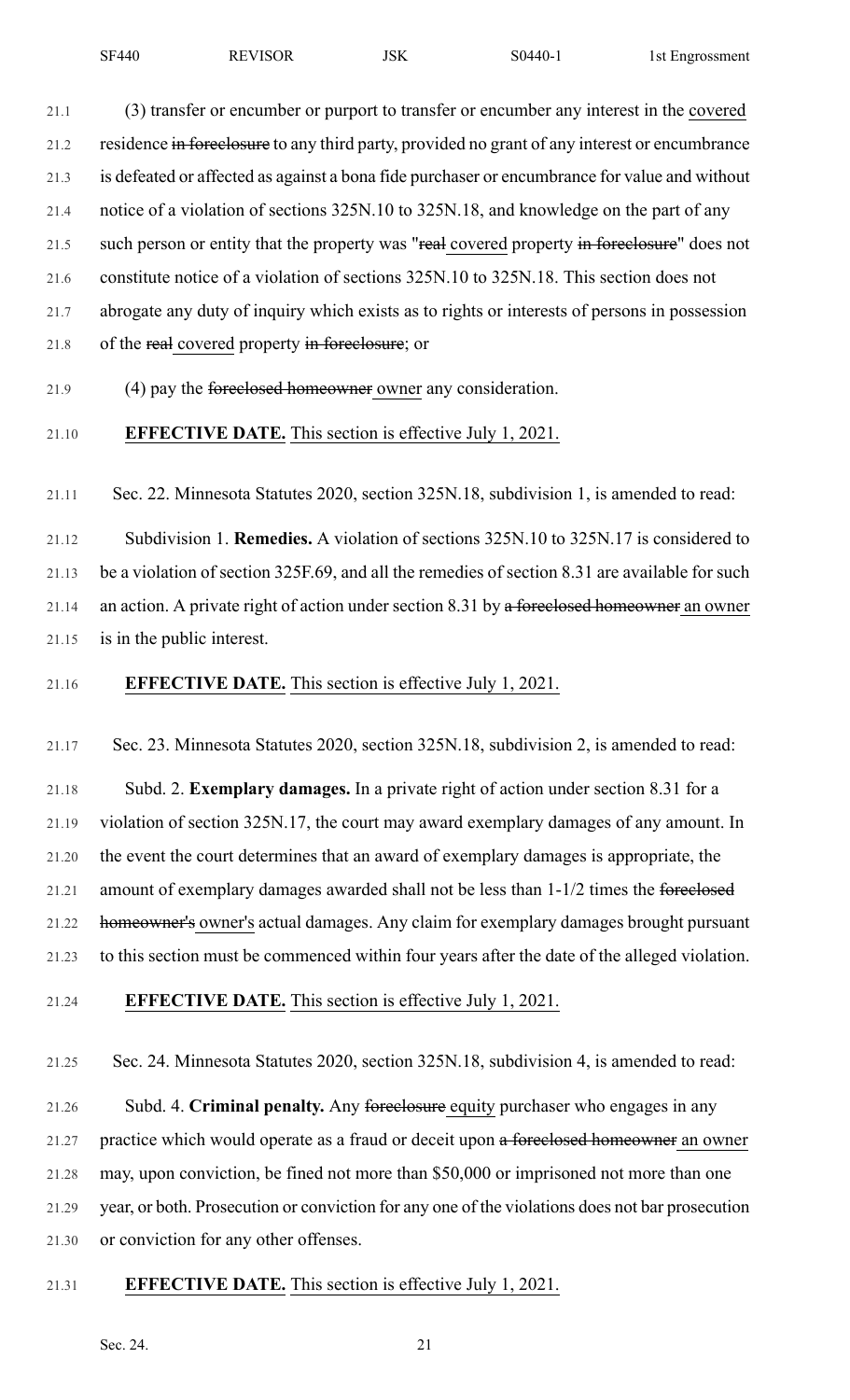22.2 Subd. 5. **Failure of transaction.** Failure of the parties to complete the reconveyance 22.3 transaction, in the absence of additional misconduct, shall not subject a foreclosure an equity 22.4 purchaser to the criminal penalties under this section or section 325N.07.

### 22.5 **EFFECTIVE DATE.** This section is effective July 1, 2021.

22.6 Sec. 26. Minnesota Statutes 2020, section 325N.18, subdivision 6, is amended to read:

22.7 Subd. 6. **Stay of eviction action.** (a) A court hearing an eviction action against a 22.8 foreclosed homeowner an owner must issue an automatic stay, without imposition of a bond, 22.9 if a defendant makes a prima facie showing that the defendant:

22.10 (1) has (i) commenced an action concerning a foreclosure property reconveyance; (ii) 22.11 asserts a defense under section 504B.121 that the property that is the subject of the eviction 22.12 action is also the subject of a foreclosure property reconveyance in violation of sections 22.13 325N.10 to 325N.17; or (iii) asserts a claim or affirmative defense of fraud, false pretense, 22.14 false promise, misrepresentation, misleading statement, or deceptive practice, in connection 22.15 with a foreclosure property reconveyance;

22.16 (2) owned the foreclosed covered residence;

22.17 (3) conveyed title to the <del>foreclosed</del> covered residence to a third party upon a promise 22.18 that the defendant would be allowed to occupy the foreclosed covered residence or other 22.19 real property in which the fore elesure equity purchaser or a person acting in participation 22.20 with the foreclosure equity purchaser has an interest and that the foreclosed covered residence 22.21 or other real property would be the subject of a foreclosure property reconveyance; and

22.22 (4) since the conveyance, has continuously occupied the foreclosed covered residence 22.23 or other real property in which the fore elector equity purchaser or a person acting in 22.24 participation with the foreclosure equity purchaser has an interest.

22.25 For purposes of this subdivision, notarized affidavits are acceptable means of proof to 22.26 meet the defendant's burden. Upon good cause shown, a defendant may request and the 22.27 court may grant up to an additional two weeks to produce evidence required to make the 22.28 prima facie showing.

22.29 (b) A court may award to a plaintiff a \$500 penalty upon a showing that the defendant 22.30 filed a frivolous claim or asserted a frivolous defense.

22.31 (c) The automatic stay expires upon the later of: